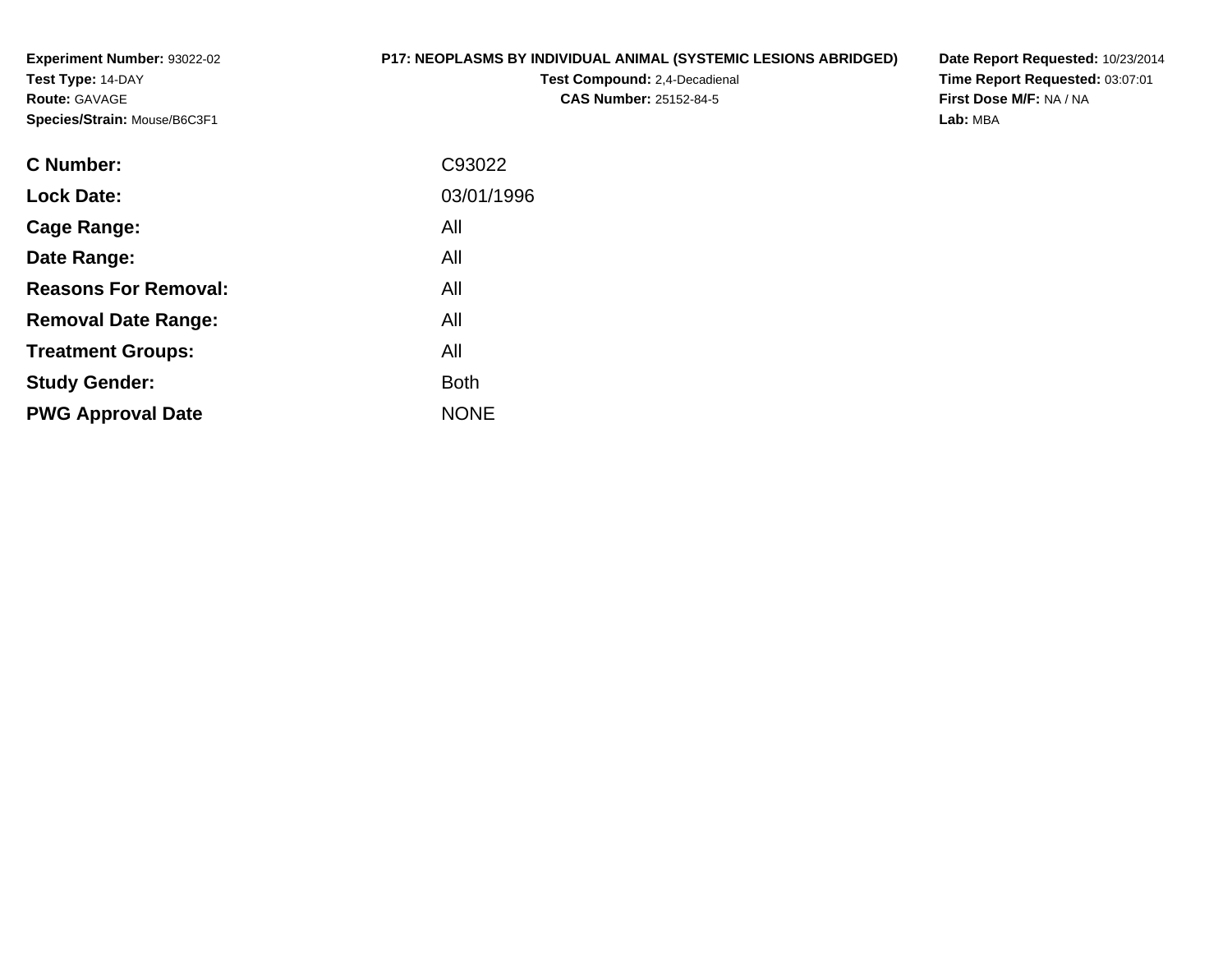**Test Type:** 14-DAY

**Route:** GAVAGE

I ..Insufficient tissue

**Species/Strain:** Mouse/B6C3F1

**Test Compound:** 2,4-Decadienal

**CAS Number:** 25152-84-5

**Date Report Requested:** 10/23/2014**Time Report Requested:** 03:07:01**First Dose M/F:** NA / NA**Lab:** MBA

| <b>B6C3F1 Mouse Male</b><br><b>MG/KG</b><br>0.0                                                                     | DAY ON TEST      | 0<br>0<br>1<br>$\overline{7}$              | 0<br>0<br>1<br>$\boldsymbol{7}$            | 0<br>0<br>1<br>7                          | 0<br>0<br>1<br>$\overline{7}$             | 0<br>0<br>1<br>7                |                       |
|---------------------------------------------------------------------------------------------------------------------|------------------|--------------------------------------------|--------------------------------------------|-------------------------------------------|-------------------------------------------|---------------------------------|-----------------------|
|                                                                                                                     | <b>ANIMAL ID</b> | 0<br>$\mathbf{0}$<br>$\mathbf 0$<br>0<br>1 | $\pmb{0}$<br>0<br>0<br>0<br>$\mathfrak{p}$ | $\mathbf 0$<br>0<br>$\mathbf 0$<br>0<br>3 | $\mathbf 0$<br>0<br>$\mathbf 0$<br>0<br>4 | $\mathbf 0$<br>0<br>0<br>0<br>5 | <i><b>*TOTALS</b></i> |
| <b>Alimentary System</b>                                                                                            |                  |                                            |                                            |                                           |                                           |                                 |                       |
| Liver<br>Stomach, Forestomach<br><b>Cardiovascular System</b>                                                       |                  | +<br>$+$                                   | +<br>$\ddot{}$                             | +<br>$+$                                  | ÷<br>$+$                                  | $\ddot{}$<br>$\ddot{}$          | 5<br>5                |
| <b>NONE</b><br><b>Endocrine System</b>                                                                              |                  |                                            |                                            |                                           |                                           |                                 |                       |
| <b>NONE</b><br><b>General Body System</b>                                                                           |                  |                                            |                                            |                                           |                                           |                                 |                       |
| <b>NONE</b><br><b>Genital System</b>                                                                                |                  |                                            |                                            |                                           |                                           |                                 |                       |
| <b>NONE</b><br><b>Hematopoietic System</b>                                                                          |                  |                                            |                                            |                                           |                                           |                                 |                       |
| <b>NONE</b><br><b>Integumentary System</b>                                                                          |                  |                                            |                                            |                                           |                                           |                                 |                       |
| <b>NONE</b><br><b>Musculoskeletal System</b>                                                                        |                  |                                            |                                            |                                           |                                           |                                 |                       |
| <b>NONE</b><br><b>Nervous System</b>                                                                                |                  |                                            |                                            |                                           |                                           |                                 |                       |
| * Total animals with tissue examined microscopically; Total animals with tumor<br>+ Tissue examined microscopically |                  |                                            |                                            |                                           |                                           |                                 |                       |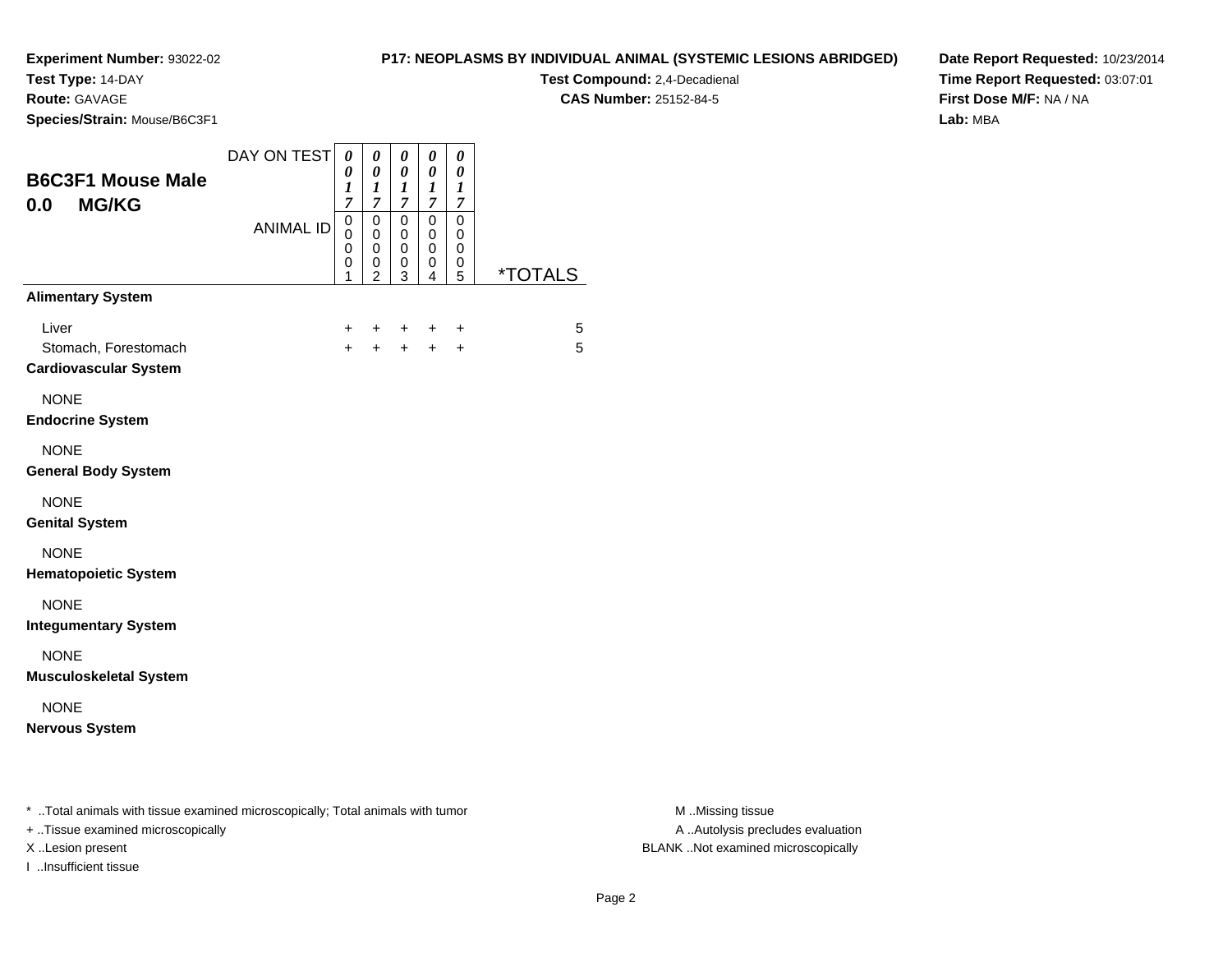**Test Type:** 14-DAY

**Route:** GAVAGE

**Species/Strain:** Mouse/B6C3F1

| <b>P17: NEOPLASMS BY INDIVIDUAL ANIMAL (SYSTEMIC LESIONS ABRIDGED)</b> |  |
|------------------------------------------------------------------------|--|
|------------------------------------------------------------------------|--|

**Test Compound:** 2,4-Decadienal **CAS Number:** 25152-84-5

**Date Report Requested:** 10/23/2014**Time Report Requested:** 03:07:01**First Dose M/F:** NA / NA**Lab:** MBA

| <b>B6C3F1 Mouse Male</b><br><b>MG/KG</b><br>0.0 | DAY ON TEST<br><b>ANIMAL ID</b> | 0<br>0<br>$\boldsymbol{l}$<br>$\overline{7}$<br>0<br>$\mathbf 0$<br>0<br>0 | 0<br>0<br>1<br>7<br>0<br>0<br>0<br>0 | 0<br>0<br>1<br>$\overline{7}$<br>$\mathbf 0$<br>$\mathbf 0$<br>$\mathbf 0$<br>$\mathbf 0$ | 0<br>0<br>1<br>$\overline{7}$<br>0<br>0<br>0<br>0 | 0<br>0<br>1<br>7<br>0<br>0<br>0<br>0 |                       |
|-------------------------------------------------|---------------------------------|----------------------------------------------------------------------------|--------------------------------------|-------------------------------------------------------------------------------------------|---------------------------------------------------|--------------------------------------|-----------------------|
| <b>NONE</b><br><b>Respiratory System</b>        |                                 | 1                                                                          | 2                                    | 3                                                                                         | 4                                                 | 5                                    | <i><b>*TOTALS</b></i> |
| <b>NONE</b><br><b>Special Senses System</b>     |                                 |                                                                            |                                      |                                                                                           |                                                   |                                      |                       |
| <b>NONE</b><br><b>Urinary System</b>            |                                 |                                                                            |                                      |                                                                                           |                                                   |                                      |                       |
| Kidney<br><b>SYSTEMIC LESIONS</b>               |                                 | $\ddot{}$                                                                  |                                      | $\div$                                                                                    | $\div$                                            | $\ddot{}$                            | 5                     |
| Multiple Organ                                  |                                 | +                                                                          |                                      |                                                                                           |                                                   | ÷                                    | 5                     |

\* ..Total animals with tissue examined microscopically; Total animals with tumor **M** . Missing tissue M ..Missing tissue

+ ..Tissue examined microscopically

I ..Insufficient tissue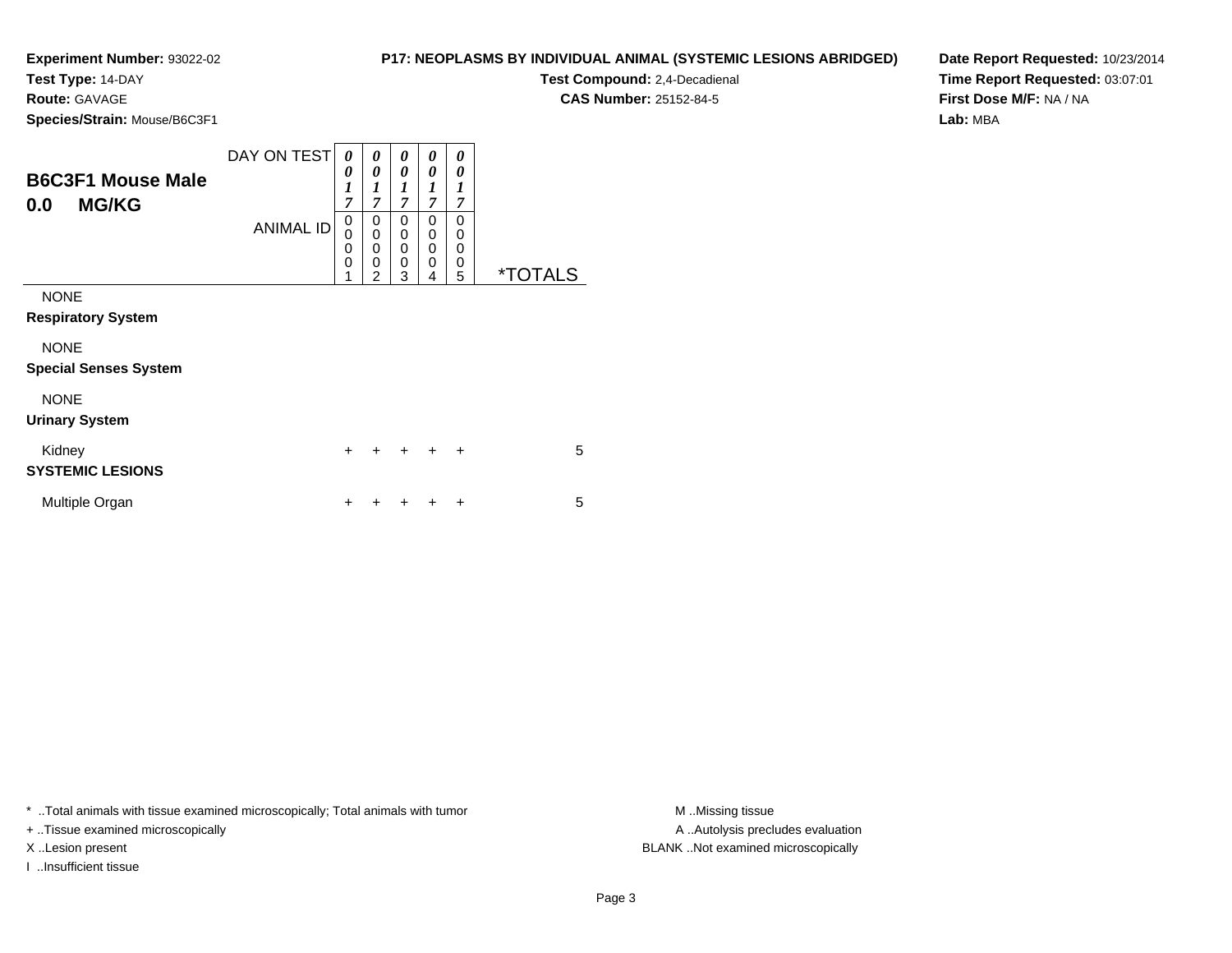| Experiment Number: 93022-02                                                    |                  |                       |                               | P17: NEOPLASMS BY INDIVIDUAL ANIMAL (SYSTEMIC LESIONS ABRIDGED) | Date Report Requested: 10/23/2014 |
|--------------------------------------------------------------------------------|------------------|-----------------------|-------------------------------|-----------------------------------------------------------------|-----------------------------------|
| Test Type: 14-DAY                                                              |                  |                       | Test Compound: 2,4-Decadienal |                                                                 | Time Report Requested: 03:07:01   |
| Route: GAVAGE                                                                  |                  |                       | <b>CAS Number: 25152-84-5</b> |                                                                 | First Dose M/F: NA / NA           |
| Species/Strain: Mouse/B6C3F1                                                   |                  |                       |                               |                                                                 | Lab: MBA                          |
|                                                                                |                  |                       |                               |                                                                 |                                   |
|                                                                                | DAY ON TEST      |                       |                               |                                                                 |                                   |
| <b>B6C3F1 Mouse Male</b>                                                       |                  |                       |                               |                                                                 |                                   |
| <b>MG/KG</b><br>45.0                                                           |                  |                       |                               |                                                                 |                                   |
|                                                                                | <b>ANIMAL ID</b> |                       |                               |                                                                 |                                   |
|                                                                                |                  | <i><b>*TOTALS</b></i> |                               |                                                                 |                                   |
| <b>Alimentary System</b>                                                       |                  |                       |                               |                                                                 |                                   |
| <b>NONE</b>                                                                    |                  |                       |                               |                                                                 |                                   |
| <b>Cardiovascular System</b>                                                   |                  |                       |                               |                                                                 |                                   |
| <b>NONE</b>                                                                    |                  |                       |                               |                                                                 |                                   |
| <b>Endocrine System</b>                                                        |                  |                       |                               |                                                                 |                                   |
|                                                                                |                  |                       |                               |                                                                 |                                   |
| <b>NONE</b>                                                                    |                  |                       |                               |                                                                 |                                   |
| <b>General Body System</b>                                                     |                  |                       |                               |                                                                 |                                   |
| <b>NONE</b>                                                                    |                  |                       |                               |                                                                 |                                   |
| <b>Genital System</b>                                                          |                  |                       |                               |                                                                 |                                   |
| <b>NONE</b>                                                                    |                  |                       |                               |                                                                 |                                   |
| <b>Hematopoietic System</b>                                                    |                  |                       |                               |                                                                 |                                   |
|                                                                                |                  |                       |                               |                                                                 |                                   |
| <b>NONE</b>                                                                    |                  |                       |                               |                                                                 |                                   |
| <b>Integumentary System</b>                                                    |                  |                       |                               |                                                                 |                                   |
| <b>NONE</b>                                                                    |                  |                       |                               |                                                                 |                                   |
| <b>Musculoskeletal System</b>                                                  |                  |                       |                               |                                                                 |                                   |
| <b>NONE</b>                                                                    |                  |                       |                               |                                                                 |                                   |
| <b>Nervous System</b>                                                          |                  |                       |                               |                                                                 |                                   |
|                                                                                |                  |                       |                               |                                                                 |                                   |
| <b>NONE</b>                                                                    |                  |                       |                               |                                                                 |                                   |
|                                                                                |                  |                       |                               |                                                                 |                                   |
|                                                                                |                  |                       |                               |                                                                 |                                   |
|                                                                                |                  |                       |                               |                                                                 |                                   |
| * Total animals with tissue examined microscopically; Total animals with tumor |                  |                       |                               | M Missing tissue                                                |                                   |
| + Tissue examined microscopically                                              |                  |                       |                               | A  Autolysis precludes evaluation                               |                                   |

I ..Insufficient tissue

X ..Lesion present BLANK ..Not examined microscopically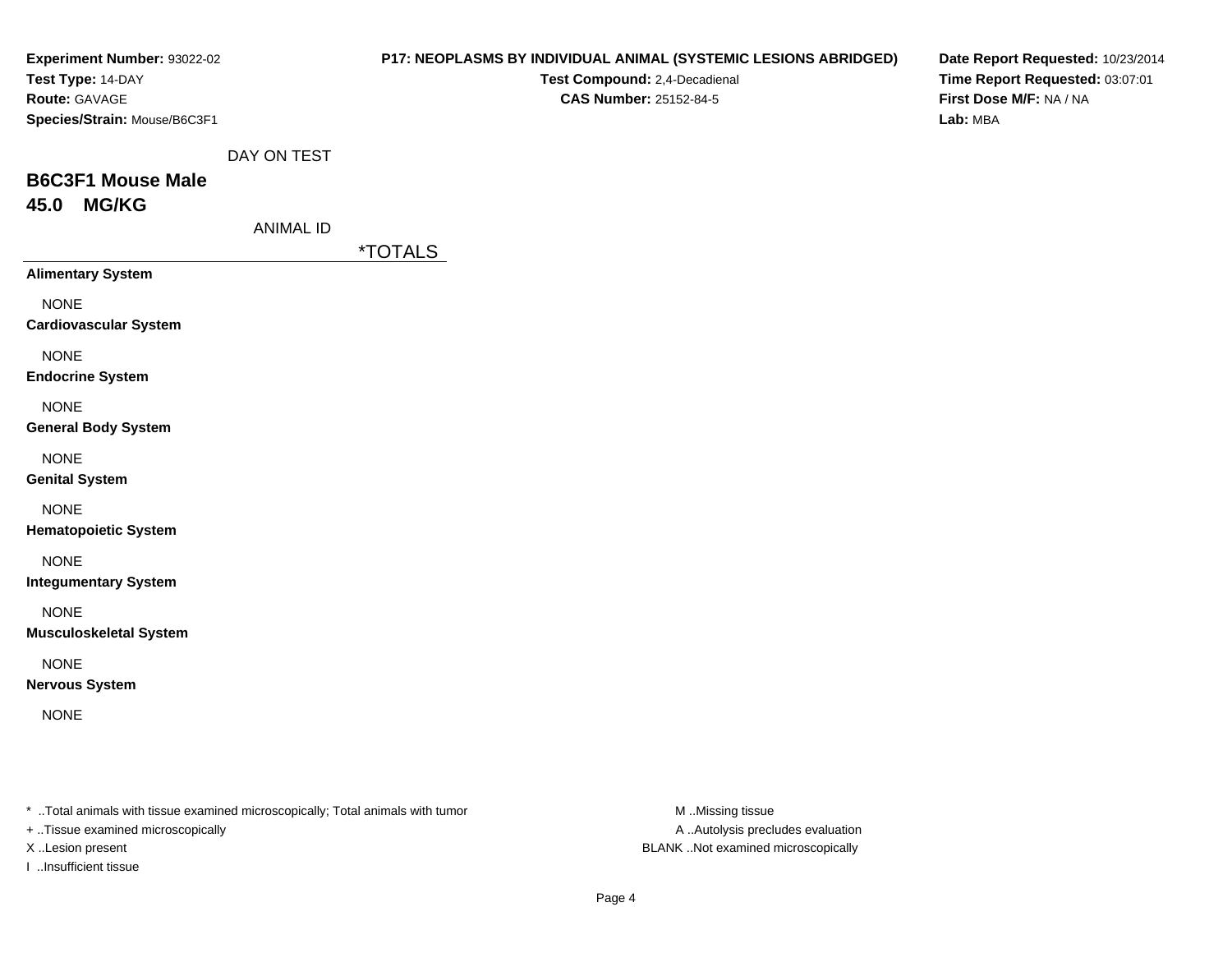| Experiment Number: 93022-02<br>Test Type: 14-DAY |                  | P17: NEOPLASMS BY INDIVIDUAL ANIMAL (SYSTEMIC LESIONS ABRIDGED)<br>Test Compound: 2,4-Decadienal | Date Report Requested: 10/23/2014<br>Time Report Requested: 03:07:01 |
|--------------------------------------------------|------------------|--------------------------------------------------------------------------------------------------|----------------------------------------------------------------------|
| <b>Route: GAVAGE</b>                             |                  | <b>CAS Number: 25152-84-5</b>                                                                    | First Dose M/F: NA / NA                                              |
| Species/Strain: Mouse/B6C3F1                     |                  |                                                                                                  | Lab: MBA                                                             |
|                                                  | DAY ON TEST      |                                                                                                  |                                                                      |
| <b>B6C3F1 Mouse Male</b>                         |                  |                                                                                                  |                                                                      |
| <b>MG/KG</b><br>45.0                             |                  |                                                                                                  |                                                                      |
|                                                  | <b>ANIMAL ID</b> |                                                                                                  |                                                                      |
|                                                  |                  | <i><b>*TOTALS</b></i>                                                                            |                                                                      |
| <b>Respiratory System</b>                        |                  |                                                                                                  |                                                                      |
| <b>NONE</b>                                      |                  |                                                                                                  |                                                                      |
| <b>Special Senses System</b>                     |                  |                                                                                                  |                                                                      |
| <b>NONE</b>                                      |                  |                                                                                                  |                                                                      |
| <b>Urinary System</b>                            |                  |                                                                                                  |                                                                      |
| <b>NONE</b>                                      |                  |                                                                                                  |                                                                      |
| <b>SYSTEMIC LESIONS</b>                          |                  |                                                                                                  |                                                                      |
| Multiple Organ                                   |                  | 0                                                                                                |                                                                      |
|                                                  |                  |                                                                                                  |                                                                      |
|                                                  |                  |                                                                                                  |                                                                      |

\* ..Total animals with tissue examined microscopically; Total animals with tumor M..Missing tissue M ..Missing tissue

+ ..Tissue examined microscopically

I ..Insufficient tissue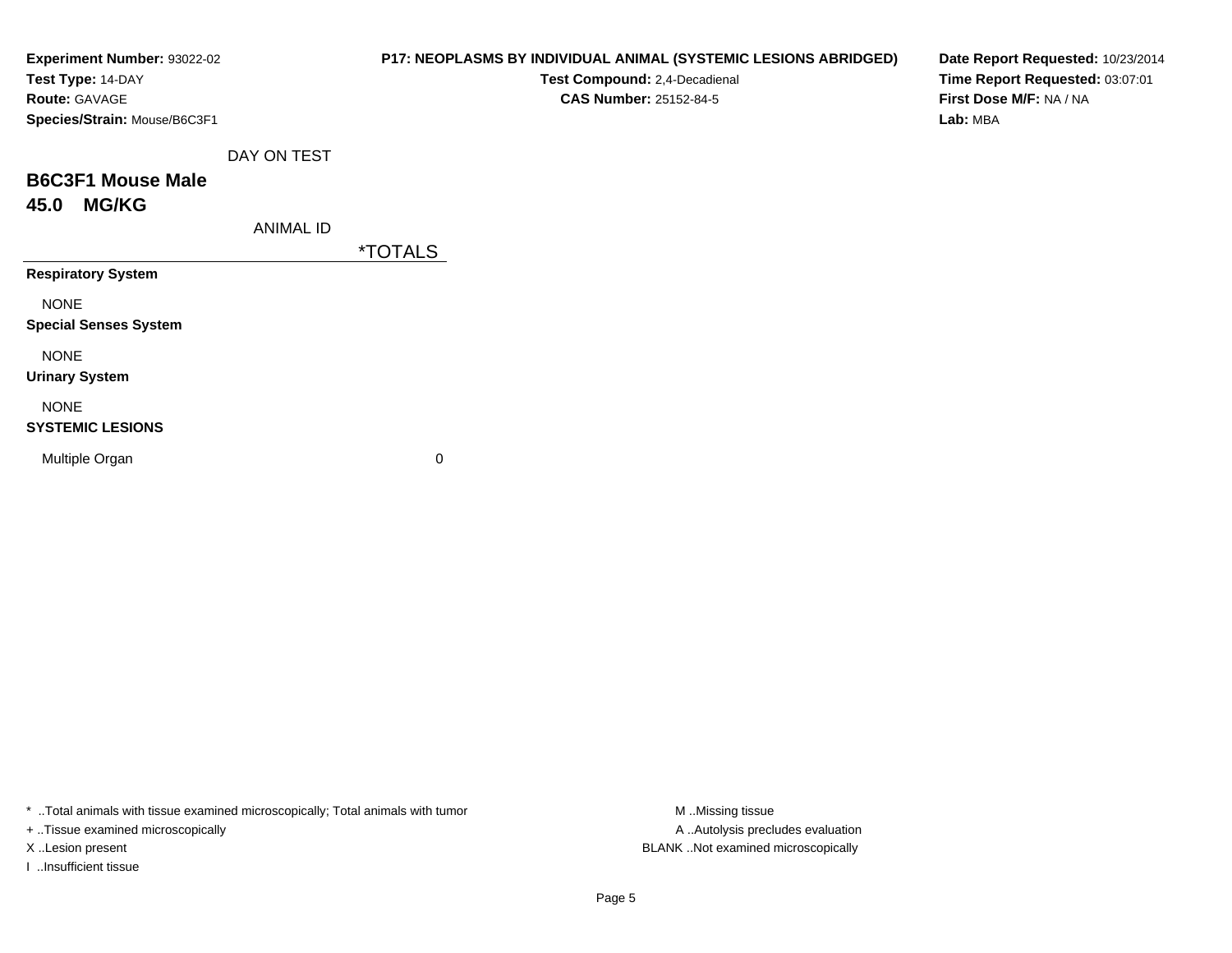| Experiment Number: 93022-02                                                                                         |                  |                       |                               | P17: NEOPLASMS BY INDIVIDUAL ANIMAL (SYSTEMIC LESIONS ABRIDGED) | Date Report Requested: 10/23/2014 |
|---------------------------------------------------------------------------------------------------------------------|------------------|-----------------------|-------------------------------|-----------------------------------------------------------------|-----------------------------------|
| Test Type: 14-DAY                                                                                                   |                  |                       | Test Compound: 2,4-Decadienal |                                                                 | Time Report Requested: 03:07:01   |
| Route: GAVAGE                                                                                                       |                  |                       | <b>CAS Number: 25152-84-5</b> |                                                                 | First Dose M/F: NA / NA           |
| Species/Strain: Mouse/B6C3F1                                                                                        |                  |                       |                               |                                                                 | Lab: MBA                          |
|                                                                                                                     | DAY ON TEST      |                       |                               |                                                                 |                                   |
| <b>B6C3F1 Mouse Male</b>                                                                                            |                  |                       |                               |                                                                 |                                   |
|                                                                                                                     |                  |                       |                               |                                                                 |                                   |
| 133.0 MG/KG                                                                                                         |                  |                       |                               |                                                                 |                                   |
|                                                                                                                     | <b>ANIMAL ID</b> |                       |                               |                                                                 |                                   |
|                                                                                                                     |                  | <i><b>*TOTALS</b></i> |                               |                                                                 |                                   |
| <b>Alimentary System</b>                                                                                            |                  |                       |                               |                                                                 |                                   |
| <b>NONE</b>                                                                                                         |                  |                       |                               |                                                                 |                                   |
| <b>Cardiovascular System</b>                                                                                        |                  |                       |                               |                                                                 |                                   |
| <b>NONE</b>                                                                                                         |                  |                       |                               |                                                                 |                                   |
| <b>Endocrine System</b>                                                                                             |                  |                       |                               |                                                                 |                                   |
| <b>NONE</b>                                                                                                         |                  |                       |                               |                                                                 |                                   |
| <b>General Body System</b>                                                                                          |                  |                       |                               |                                                                 |                                   |
| <b>NONE</b>                                                                                                         |                  |                       |                               |                                                                 |                                   |
| <b>Genital System</b>                                                                                               |                  |                       |                               |                                                                 |                                   |
|                                                                                                                     |                  |                       |                               |                                                                 |                                   |
| <b>NONE</b>                                                                                                         |                  |                       |                               |                                                                 |                                   |
| <b>Hematopoietic System</b>                                                                                         |                  |                       |                               |                                                                 |                                   |
| <b>NONE</b>                                                                                                         |                  |                       |                               |                                                                 |                                   |
| <b>Integumentary System</b>                                                                                         |                  |                       |                               |                                                                 |                                   |
| <b>NONE</b>                                                                                                         |                  |                       |                               |                                                                 |                                   |
| <b>Musculoskeletal System</b>                                                                                       |                  |                       |                               |                                                                 |                                   |
| <b>NONE</b>                                                                                                         |                  |                       |                               |                                                                 |                                   |
| <b>Nervous System</b>                                                                                               |                  |                       |                               |                                                                 |                                   |
|                                                                                                                     |                  |                       |                               |                                                                 |                                   |
| <b>NONE</b>                                                                                                         |                  |                       |                               |                                                                 |                                   |
|                                                                                                                     |                  |                       |                               |                                                                 |                                   |
|                                                                                                                     |                  |                       |                               |                                                                 |                                   |
|                                                                                                                     |                  |                       |                               |                                                                 |                                   |
| * Total animals with tissue examined microscopically; Total animals with tumor<br>+ Tissue examined microscopically |                  |                       |                               | M Missing tissue<br>A  Autolysis precludes evaluation           |                                   |
|                                                                                                                     |                  |                       |                               |                                                                 |                                   |

I ..Insufficient tissue

X ..Lesion present BLANK ..Not examined microscopically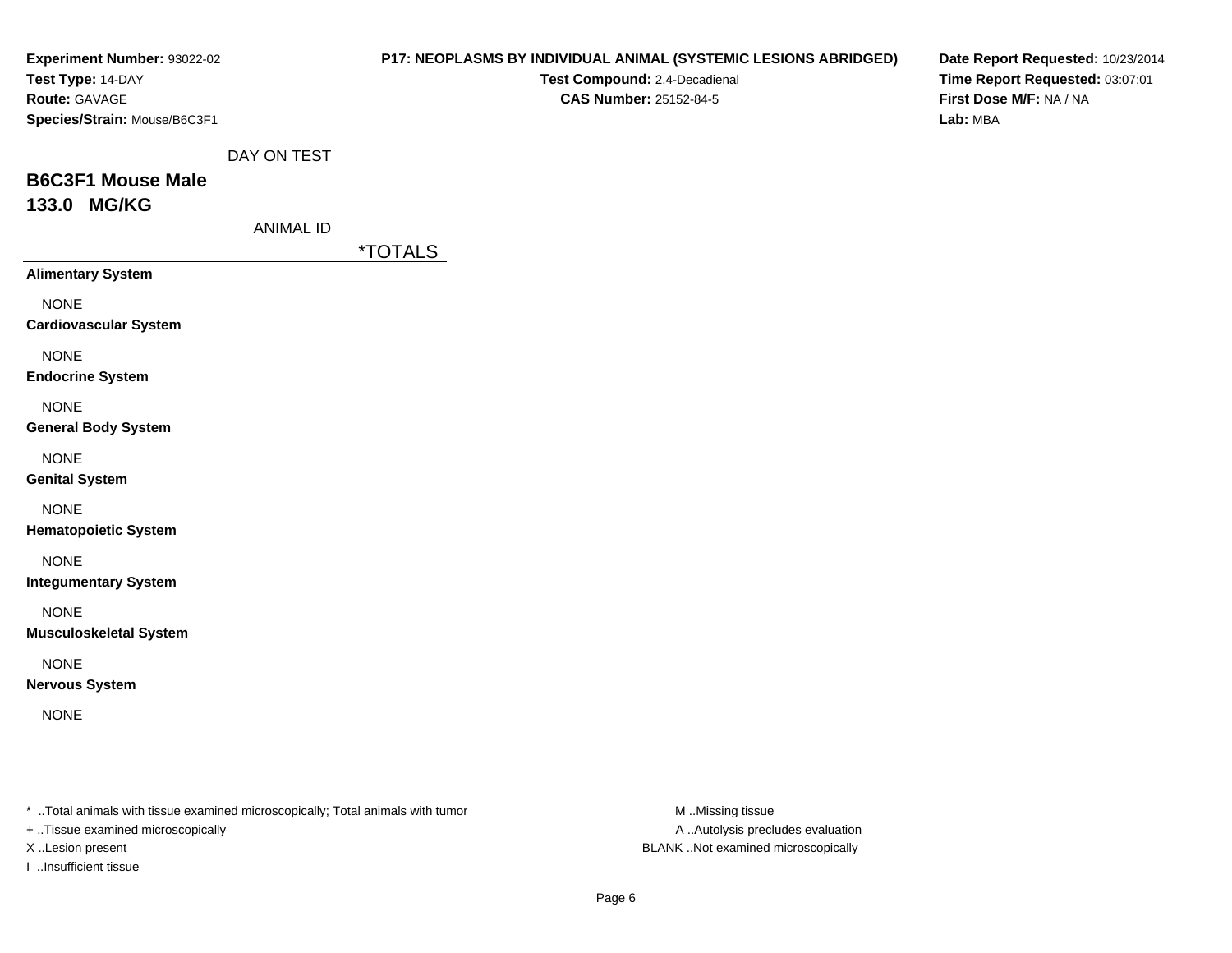| Experiment Number: 93022-02<br>Test Type: 14-DAY |                  | P17: NEOPLASMS BY INDIVIDUAL ANIMAL (SYSTEMIC LESIONS ABRIDGED)<br>Test Compound: 2,4-Decadienal | Date Report Requested: 10/23/2014<br>Time Report Requested: 03:07:01 |
|--------------------------------------------------|------------------|--------------------------------------------------------------------------------------------------|----------------------------------------------------------------------|
| Route: GAVAGE<br>Species/Strain: Mouse/B6C3F1    |                  | <b>CAS Number: 25152-84-5</b>                                                                    | First Dose M/F: NA / NA<br>Lab: MBA                                  |
|                                                  | DAY ON TEST      |                                                                                                  |                                                                      |
| <b>B6C3F1 Mouse Male</b>                         |                  |                                                                                                  |                                                                      |
| 133.0 MG/KG                                      |                  |                                                                                                  |                                                                      |
|                                                  | <b>ANIMAL ID</b> |                                                                                                  |                                                                      |
|                                                  |                  | <i><b>*TOTALS</b></i>                                                                            |                                                                      |
| <b>Respiratory System</b>                        |                  |                                                                                                  |                                                                      |
| <b>NONE</b>                                      |                  |                                                                                                  |                                                                      |
| <b>Special Senses System</b>                     |                  |                                                                                                  |                                                                      |
| <b>NONE</b>                                      |                  |                                                                                                  |                                                                      |
| <b>Urinary System</b>                            |                  |                                                                                                  |                                                                      |
| <b>NONE</b><br><b>SYSTEMIC LESIONS</b>           |                  |                                                                                                  |                                                                      |
| Multiple Organ                                   |                  | 0                                                                                                |                                                                      |
|                                                  |                  |                                                                                                  |                                                                      |

\* ..Total animals with tissue examined microscopically; Total animals with tumor M..Missing tissue M

+ ..Tissue examined microscopically

I ..Insufficient tissue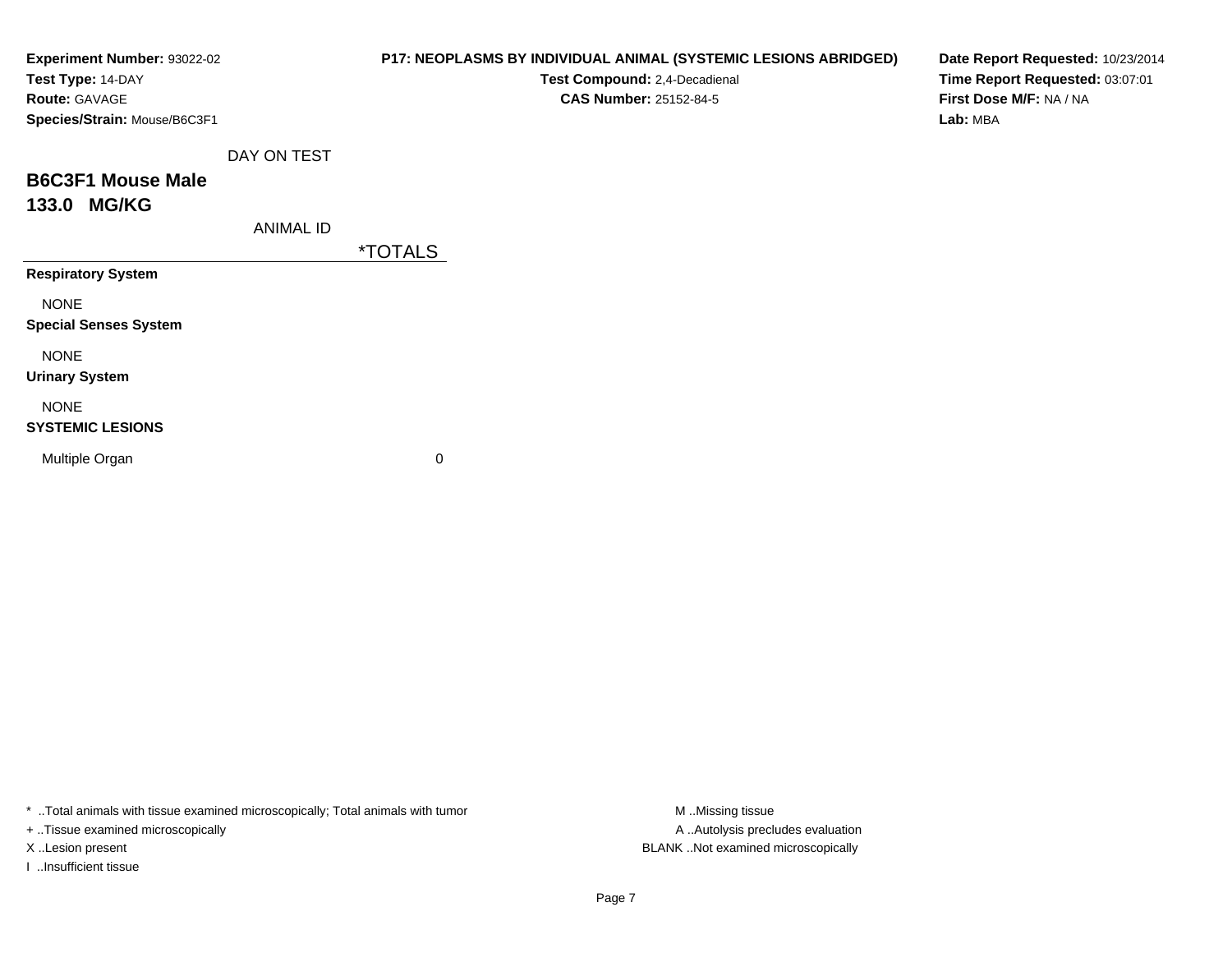**Test Type:** 14-DAY

**Route:** GAVAGE

**Species/Strain:** Mouse/B6C3F1

## **P17: NEOPLASMS BY INDIVIDUAL ANIMAL (SYSTEMIC LESIONS ABRIDGED)**

**Test Compound:** 2,4-Decadienal **CAS Number:** 25152-84-5

**Date Report Requested:** 10/23/2014**Time Report Requested:** 03:07:01**First Dose M/F:** NA / NA**Lab:** MBA

| <b>B6C3F1 Mouse Male</b><br>400.0 MG/KG              | DAY ON TEST      | $\boldsymbol{\theta}$<br>0<br>1<br>7 | 0<br>0<br>1<br>$\overline{7}$             | 0<br>0<br>1<br>7                | 0<br>0<br>1<br>7                | 0<br>0<br>1<br>$\overline{7}$             |                       |
|------------------------------------------------------|------------------|--------------------------------------|-------------------------------------------|---------------------------------|---------------------------------|-------------------------------------------|-----------------------|
|                                                      | <b>ANIMAL ID</b> | 0<br>$\Omega$<br>0<br>1<br>6         | 0<br>$\Omega$<br>0<br>1<br>$\overline{7}$ | 0<br>$\mathbf 0$<br>0<br>1<br>8 | 0<br>$\mathbf 0$<br>0<br>1<br>9 | 0<br>0<br>0<br>$\overline{c}$<br>$\Omega$ | <i><b>*TOTALS</b></i> |
| <b>Alimentary System</b>                             |                  |                                      |                                           |                                 |                                 |                                           |                       |
| Stomach, Forestomach<br><b>Cardiovascular System</b> |                  | $\ddot{}$                            |                                           | +                               | $\div$                          | $\ddot{}$                                 | 5                     |
| <b>NONE</b><br><b>Endocrine System</b>               |                  |                                      |                                           |                                 |                                 |                                           |                       |
| <b>NONE</b><br><b>General Body System</b>            |                  |                                      |                                           |                                 |                                 |                                           |                       |
| <b>NONE</b><br><b>Genital System</b>                 |                  |                                      |                                           |                                 |                                 |                                           |                       |
| <b>NONE</b><br><b>Hematopoietic System</b>           |                  |                                      |                                           |                                 |                                 |                                           |                       |
| <b>NONE</b><br><b>Integumentary System</b>           |                  |                                      |                                           |                                 |                                 |                                           |                       |
| <b>NONE</b><br><b>Musculoskeletal System</b>         |                  |                                      |                                           |                                 |                                 |                                           |                       |
| <b>NONE</b><br><b>Nervous System</b>                 |                  |                                      |                                           |                                 |                                 |                                           |                       |
| <b>NONE</b>                                          |                  |                                      |                                           |                                 |                                 |                                           |                       |
|                                                      |                  |                                      |                                           |                                 |                                 |                                           |                       |

\* ..Total animals with tissue examined microscopically; Total animals with tumor **M** . Missing tissue M ..Missing tissue

+ ..Tissue examined microscopically

I ..Insufficient tissue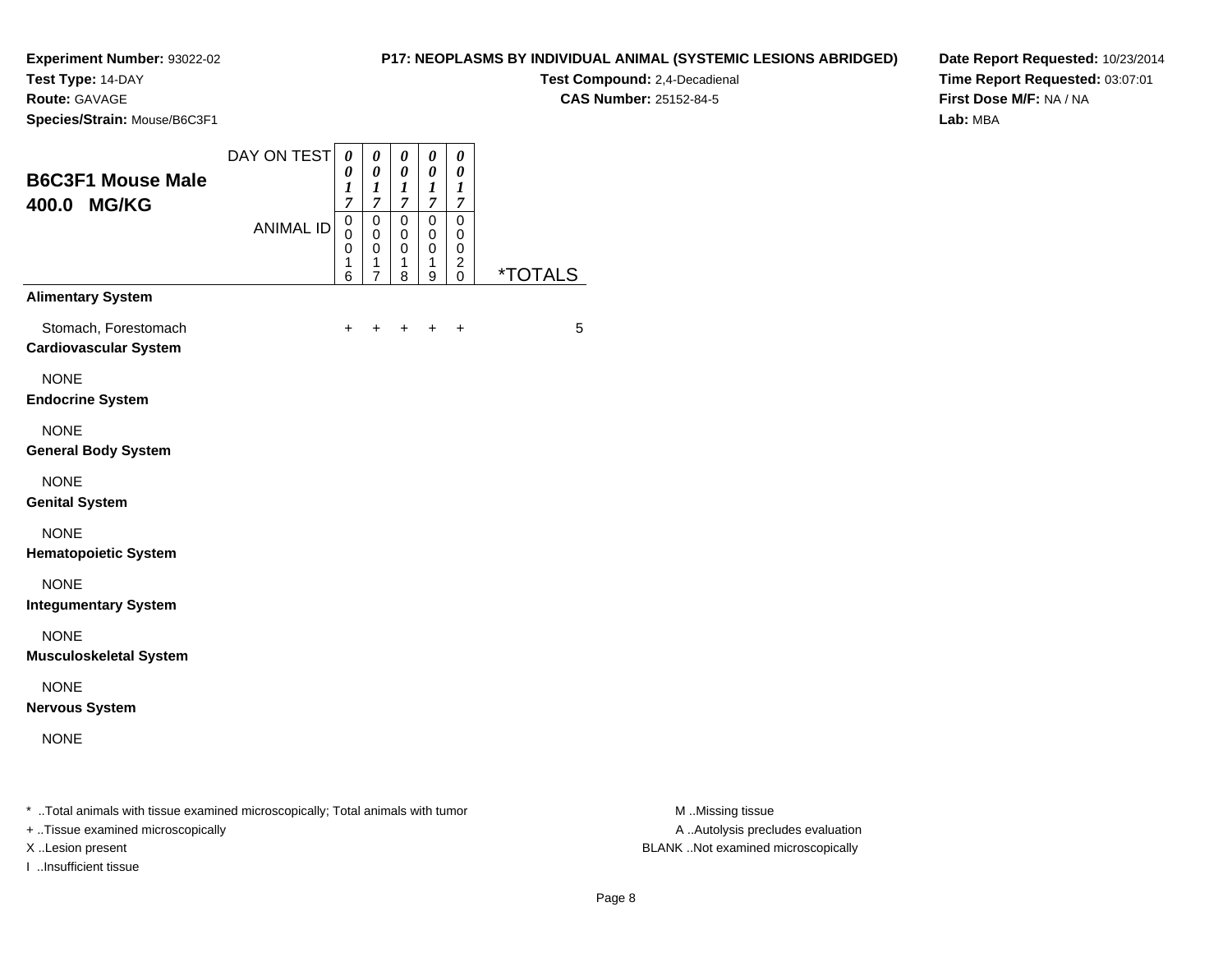**Test Type:** 14-DAY

**Route:** GAVAGE

**Species/Strain:** Mouse/B6C3F1

| <b>Species/Strain:</b> Mouse/B6C3F1 |                  |                |             |             |   |               |  |
|-------------------------------------|------------------|----------------|-------------|-------------|---|---------------|--|
| <b>B6C3F1 Mouse Male</b>            | DAY ON TEST      | 0              | 0<br>0      | 0<br>0      | 0 | 0<br>0        |  |
| <b>MG/KG</b><br>400.0               |                  | $\overline{ }$ | 7           | 7           |   | 7             |  |
|                                     | <b>ANIMAL ID</b> |                | 0<br>0<br>0 | 0<br>0<br>0 |   | 0<br>0<br>0   |  |
|                                     |                  | 0<br>4<br>6    | и           | и<br>8      | 9 | 2<br>$\Omega$ |  |

**Respiratory System**

NONE

#### **Special Senses System**

NONE

#### **Urinary System**

NONE

#### **SYSTEMIC LESIONS**

| Multiple Organ |  |  | + + + + + |  |  |  |  |
|----------------|--|--|-----------|--|--|--|--|
|----------------|--|--|-----------|--|--|--|--|

\* ..Total animals with tissue examined microscopically; Total animals with tumor **M** ...Missing tissue M ...Missing tissue

+ ..Tissue examined microscopically

I ..Insufficient tissue

**P17: NEOPLASMS BY INDIVIDUAL ANIMAL (SYSTEMIC LESIONS ABRIDGED)**

**Test Compound:** 2,4-Decadienal **CAS Number:** 25152-84-5

**Date Report Requested:** 10/23/2014**Time Report Requested:** 03:07:01**First Dose M/F:** NA / NA**Lab:** MBA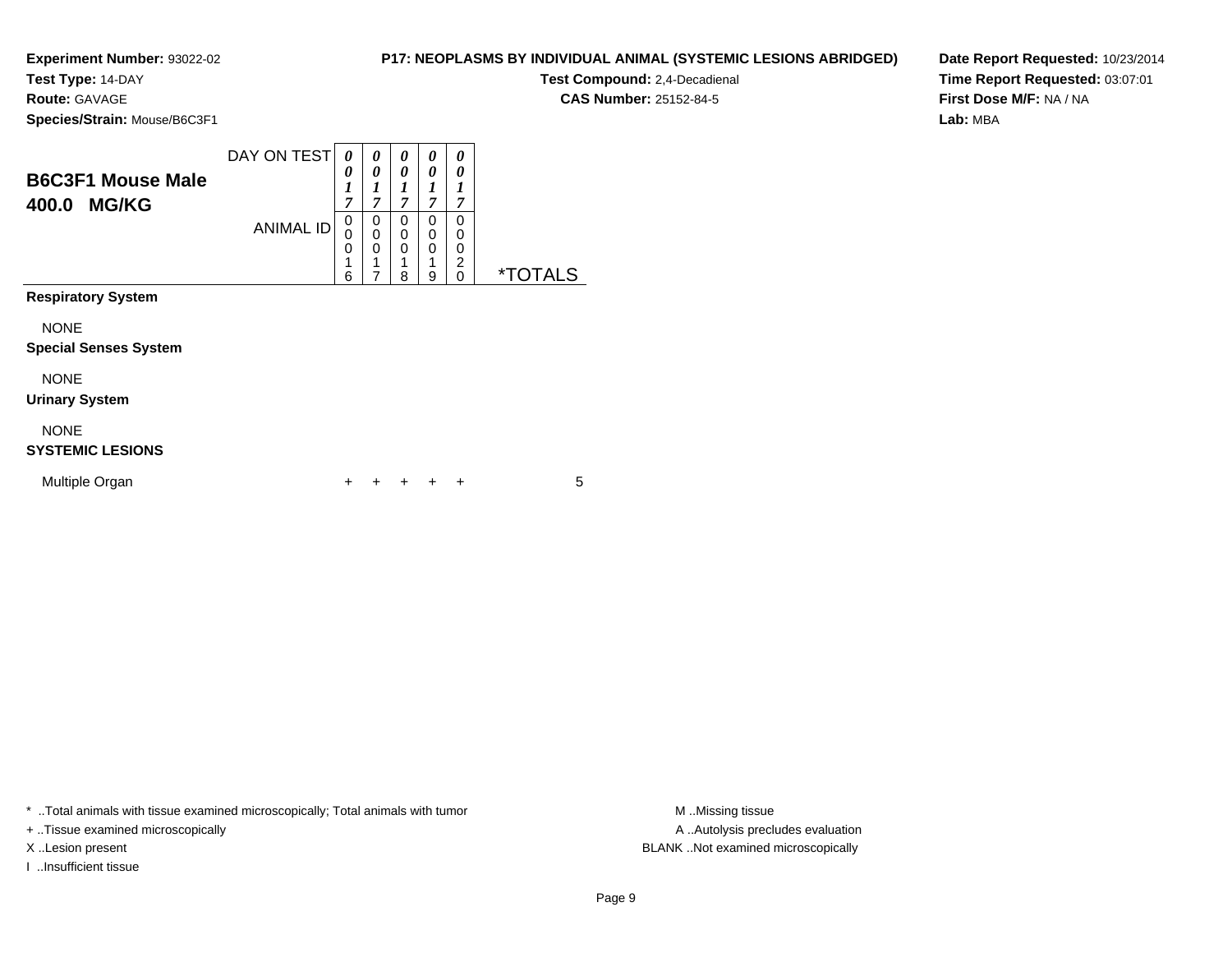**Test Type:** 14-DAY

**Route:** GAVAGE

**Species/Strain:** Mouse/B6C3F1

**Test Compound:** 2,4-Decadienal **CAS Number:** 25152-84-5

**Date Report Requested:** 10/23/2014**Time Report Requested:** 03:07:01**First Dose M/F:** NA / NA**Lab:** MBA

| <b>B6C3F1 Mouse Male</b><br>1200.0 MG/KG                                       | DAY ON TEST      | $\boldsymbol{\theta}$<br>0<br>1<br>$\overline{\mathbf{c}}$                       | 0<br>$\pmb{\theta}$<br>$\boldsymbol{l}$<br>$\overline{7}$ | $\boldsymbol{\theta}$<br>$\boldsymbol{\theta}$<br>$\boldsymbol{l}$<br>$\boldsymbol{7}$ | $\pmb{\theta}$<br>$\pmb{\theta}$<br>$\boldsymbol{l}$<br>$\boldsymbol{7}$      | $\boldsymbol{\theta}$<br>0<br>$\boldsymbol{l}$<br>$\boldsymbol{7}$ |                       |                  |
|--------------------------------------------------------------------------------|------------------|----------------------------------------------------------------------------------|-----------------------------------------------------------|----------------------------------------------------------------------------------------|-------------------------------------------------------------------------------|--------------------------------------------------------------------|-----------------------|------------------|
|                                                                                | <b>ANIMAL ID</b> | $\overline{0}$<br>$\mathbf 0$<br>$\mathbf 0$<br>$\overline{c}$<br>$\overline{4}$ | $\pmb{0}$<br>$\mathbf 0$<br>$\pmb{0}$<br>2                | $\mathsf{O}\xspace$<br>$\mathbf 0$<br>$\pmb{0}$<br>$\frac{2}{2}$                       | $\mathbf 0$<br>$\mathbf 0$<br>$\mathbf 0$<br>$\overline{c}$<br>$\overline{3}$ | $\overline{0}$<br>$\mathbf 0$<br>$\mathbf 0$<br>$\frac{2}{5}$      | <i><b>*TOTALS</b></i> |                  |
| <b>Alimentary System</b>                                                       |                  |                                                                                  |                                                           |                                                                                        |                                                                               |                                                                    |                       |                  |
| Liver<br>Stomach, Forestomach<br><b>Cardiovascular System</b>                  |                  | $\ddot{}$<br>$+$                                                                 | $\ddot{}$<br>$+$                                          | $\ddot{}$<br>$+$                                                                       | $\ddot{}$<br>$+$                                                              | $\ddot{}$<br>$\ddot{}$                                             | $\overline{5}$<br>5   |                  |
| <b>NONE</b><br><b>Endocrine System</b>                                         |                  |                                                                                  |                                                           |                                                                                        |                                                                               |                                                                    |                       |                  |
| <b>NONE</b><br><b>General Body System</b>                                      |                  |                                                                                  |                                                           |                                                                                        |                                                                               |                                                                    |                       |                  |
| <b>NONE</b><br><b>Genital System</b>                                           |                  |                                                                                  |                                                           |                                                                                        |                                                                               |                                                                    |                       |                  |
| <b>NONE</b><br><b>Hematopoietic System</b>                                     |                  |                                                                                  |                                                           |                                                                                        |                                                                               |                                                                    |                       |                  |
| Spleen<br><b>Integumentary System</b>                                          |                  | A                                                                                |                                                           | $\ddot{}$                                                                              |                                                                               |                                                                    | $\mathbf 1$           |                  |
| <b>NONE</b><br><b>Musculoskeletal System</b>                                   |                  |                                                                                  |                                                           |                                                                                        |                                                                               |                                                                    |                       |                  |
| <b>NONE</b><br><b>Nervous System</b>                                           |                  |                                                                                  |                                                           |                                                                                        |                                                                               |                                                                    |                       |                  |
| * Total animals with tissue examined microscopically; Total animals with tumor |                  |                                                                                  |                                                           |                                                                                        |                                                                               |                                                                    |                       | M Missing tissue |

+ ..Tissue examined microscopically

I ..Insufficient tissue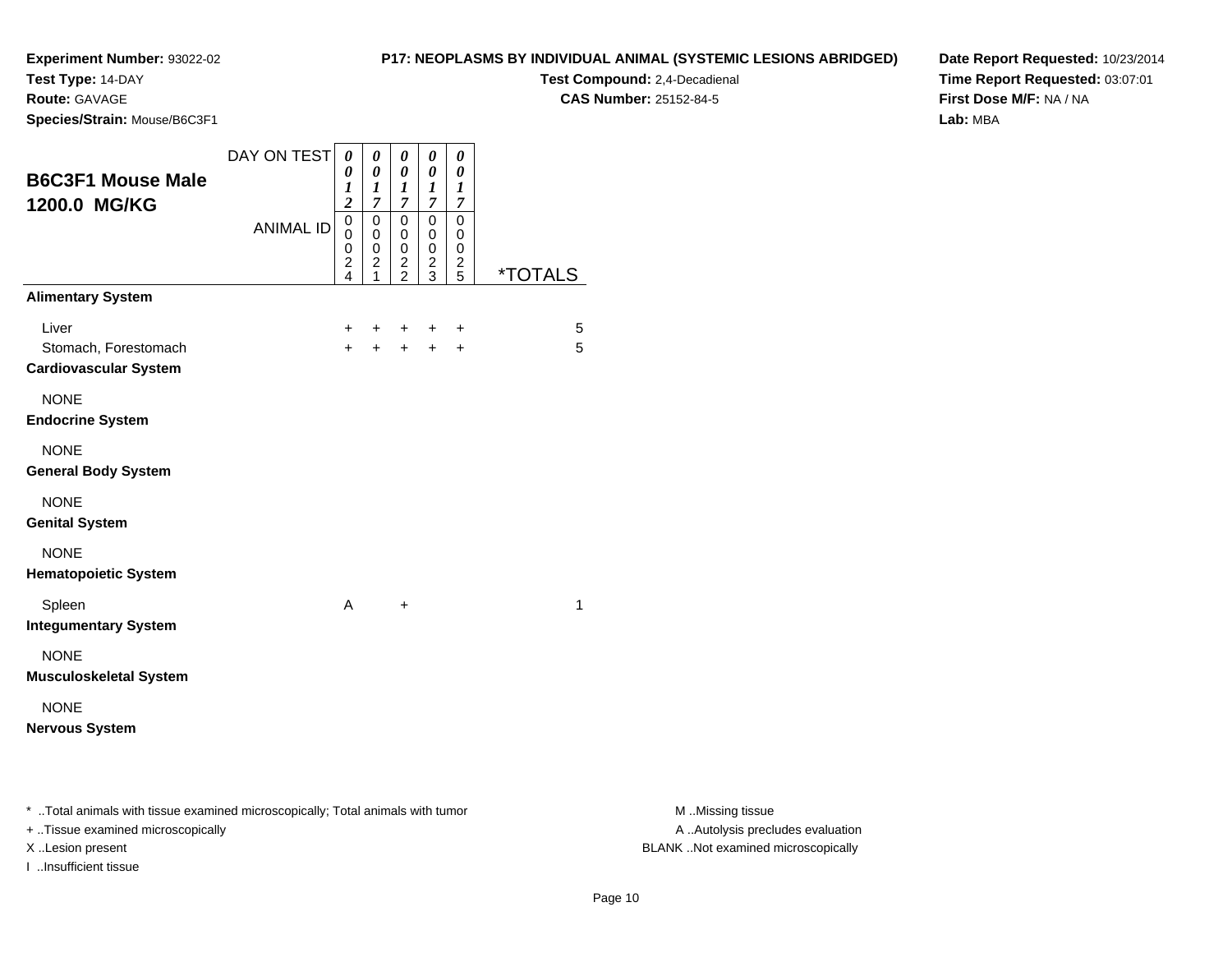**Test Type:** 14-DAY

**Route:** GAVAGE

**Species/Strain:** Mouse/B6C3F1

**Test Compound:** 2,4-Decadienal **CAS Number:** 25152-84-5

**Date Report Requested:** 10/23/2014**Time Report Requested:** 03:07:01**First Dose M/F:** NA / NA**Lab:** MBA

| <b>B6C3F1 Mouse Male</b><br>1200.0 MG/KG    | DAY ON TESTI<br><b>ANIMAL ID</b> | 0<br>0<br>1<br>$\overline{c}$<br>$\mathbf 0$<br>0<br>$\frac{0}{2}$<br>4 | 0<br>0<br>1<br>$\overline{7}$<br>0<br>$\mathbf 0$<br>$\mathbf 0$<br>$\overline{2}$ | 0<br>0<br>$\boldsymbol{l}$<br>$\overline{7}$<br>0<br>$\mathbf 0$<br>0<br>$\overline{c}$<br>$\overline{2}$ | 0<br>0<br>1<br>$\overline{7}$<br>0<br>0<br>0<br>$\overline{c}$<br>3 | 0<br>0<br>$\boldsymbol{l}$<br>$\overline{7}$<br>0<br>0<br>0<br>$\overline{c}$<br>5 | <i><b>*TOTALS</b></i> |  |
|---------------------------------------------|----------------------------------|-------------------------------------------------------------------------|------------------------------------------------------------------------------------|-----------------------------------------------------------------------------------------------------------|---------------------------------------------------------------------|------------------------------------------------------------------------------------|-----------------------|--|
| <b>NONE</b><br><b>Respiratory System</b>    |                                  |                                                                         |                                                                                    |                                                                                                           |                                                                     |                                                                                    |                       |  |
| <b>NONE</b><br><b>Special Senses System</b> |                                  |                                                                         |                                                                                    |                                                                                                           |                                                                     |                                                                                    |                       |  |
| <b>NONE</b><br><b>Urinary System</b>        |                                  |                                                                         |                                                                                    |                                                                                                           |                                                                     |                                                                                    |                       |  |
| Kidney<br><b>SYSTEMIC LESIONS</b>           |                                  | +                                                                       |                                                                                    |                                                                                                           |                                                                     | $\ddot{}$                                                                          | 5                     |  |
| Multiple Organ                              |                                  | ٠                                                                       |                                                                                    |                                                                                                           |                                                                     | ÷                                                                                  | 5                     |  |

\* ..Total animals with tissue examined microscopically; Total animals with tumor **M** ..Missing tissue M ..Missing tissue

+ ..Tissue examined microscopically

I ..Insufficient tissue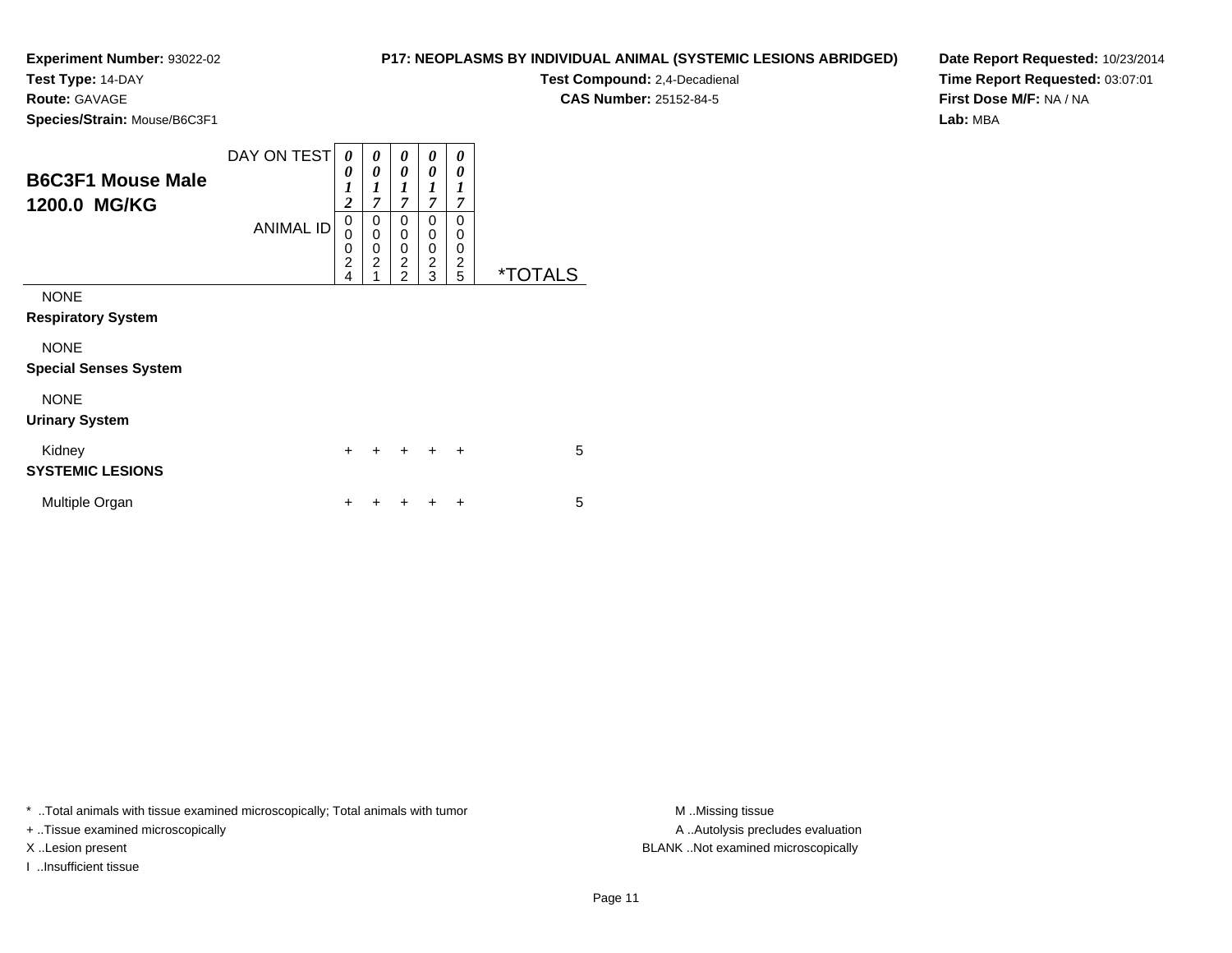**Test Type:** 14-DAY

**Route:** GAVAGE

**Species/Strain:** Mouse/B6C3F1

## **P17: NEOPLASMS BY INDIVIDUAL ANIMAL (SYSTEMIC LESIONS ABRIDGED)**

**Test Compound:** 2,4-Decadienal **CAS Number:** 25152-84-5

**Date Report Requested:** 10/23/2014**Time Report Requested:** 03:07:01**First Dose M/F:** NA / NA**Lab:** MBA

| <b>B6C3F1 Mouse Male</b><br>3600.0 MG/KG | DAY ON TEST<br><b>ANIMAL ID</b> | 0<br>0<br>0<br>$\mathfrak{z}$<br>$\mathbf 0$<br>0<br>$\mathbf 0$<br>$\overline{\mathbf{c}}$<br>6 | 0<br>0<br>0<br>$\boldsymbol{\mathfrak{z}}$<br>$\mathbf 0$<br>0<br>$\mathbf 0$<br>$\overline{\mathbf{c}}$<br>$\overline{7}$ | 0<br>0<br>0<br>$\boldsymbol{\beta}$<br>$\mathbf 0$<br>0<br>$\mathbf 0$<br>2<br>8 | 0<br>0<br>0<br>$\boldsymbol{4}$<br>$\mathbf 0$<br>0<br>$\mathbf 0$<br>3<br>0 | 0<br>0<br>0<br>7<br>$\mathbf 0$<br>0<br>$\mathbf 0$<br>$\overline{\mathbf{c}}$<br>9 | <i><b>*TOTALS</b></i> |
|------------------------------------------|---------------------------------|--------------------------------------------------------------------------------------------------|----------------------------------------------------------------------------------------------------------------------------|----------------------------------------------------------------------------------|------------------------------------------------------------------------------|-------------------------------------------------------------------------------------|-----------------------|
| <b>Alimentary System</b>                 |                                 |                                                                                                  |                                                                                                                            |                                                                                  |                                                                              |                                                                                     |                       |
| Intestine Large, Colon                   |                                 |                                                                                                  |                                                                                                                            |                                                                                  |                                                                              | +                                                                                   | 1                     |
| Intestine Large, Rectum                  |                                 |                                                                                                  |                                                                                                                            |                                                                                  |                                                                              | $\ddot{}$                                                                           | 1                     |
| Liver                                    |                                 | $\pm$                                                                                            | ٠                                                                                                                          | ÷                                                                                | ٠                                                                            | $\ddot{}$                                                                           | 5                     |
| Pancreas                                 |                                 |                                                                                                  |                                                                                                                            |                                                                                  | $\ddot{}$                                                                    | $\ddot{}$                                                                           | 2                     |
| Stomach, Forestomach                     |                                 | $\div$                                                                                           | ÷                                                                                                                          | $\div$                                                                           | $\ddot{}$                                                                    | $\ddot{}$                                                                           | 5                     |
| <b>Cardiovascular System</b>             |                                 |                                                                                                  |                                                                                                                            |                                                                                  |                                                                              |                                                                                     |                       |
| <b>NONE</b><br><b>Endocrine System</b>   |                                 |                                                                                                  |                                                                                                                            |                                                                                  |                                                                              |                                                                                     |                       |
| <b>Adrenal Cortex</b>                    |                                 |                                                                                                  |                                                                                                                            |                                                                                  |                                                                              | M                                                                                   | $\Omega$              |
| Adrenal Medulla                          |                                 |                                                                                                  |                                                                                                                            |                                                                                  |                                                                              | М                                                                                   | $\Omega$              |
| <b>General Body System</b>               |                                 |                                                                                                  |                                                                                                                            |                                                                                  |                                                                              |                                                                                     |                       |
| <b>NONE</b><br><b>Genital System</b>     |                                 |                                                                                                  |                                                                                                                            |                                                                                  |                                                                              |                                                                                     |                       |
| <b>NONE</b>                              |                                 |                                                                                                  |                                                                                                                            |                                                                                  |                                                                              |                                                                                     |                       |
| <b>Hematopoietic System</b>              |                                 |                                                                                                  |                                                                                                                            |                                                                                  |                                                                              |                                                                                     |                       |
| Spleen<br><b>Integumentary System</b>    |                                 |                                                                                                  |                                                                                                                            |                                                                                  | $\ddot{}$                                                                    | +                                                                                   | 2                     |
|                                          |                                 |                                                                                                  |                                                                                                                            |                                                                                  |                                                                              |                                                                                     |                       |
| <b>NONE</b>                              |                                 |                                                                                                  |                                                                                                                            |                                                                                  |                                                                              |                                                                                     |                       |
|                                          |                                 |                                                                                                  |                                                                                                                            |                                                                                  |                                                                              |                                                                                     |                       |

\* ..Total animals with tissue examined microscopically; Total animals with tumor **M** . Missing tissue M ..Missing tissue

+ ..Tissue examined microscopically

I ..Insufficient tissue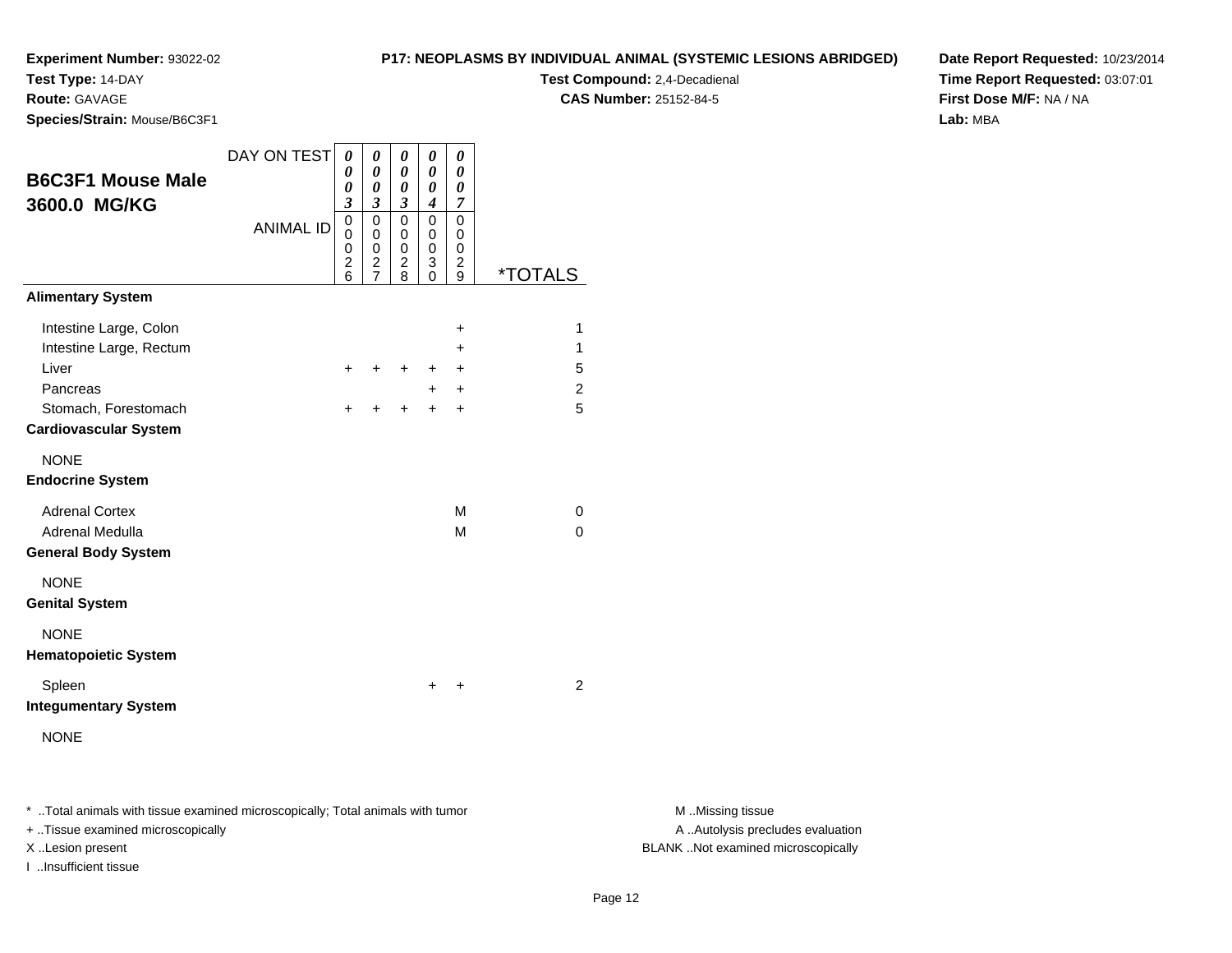**Test Type:** 14-DAY

**Route:** GAVAGE

**Species/Strain:** Mouse/B6C3F1

## **P17: NEOPLASMS BY INDIVIDUAL ANIMAL (SYSTEMIC LESIONS ABRIDGED)**

**Test Compound:** 2,4-Decadienal **CAS Number:** 25152-84-5

**Date Report Requested:** 10/23/2014**Time Report Requested:** 03:07:01**First Dose M/F:** NA / NA**Lab:** MBA

| <b>B6C3F1 Mouse Male</b><br>3600.0 MG/KG    | DAY ON TEST<br><b>ANIMAL ID</b> | $\boldsymbol{\theta}$<br>0<br>0<br>$\overline{\mathbf{3}}$<br>$\mathbf 0$<br>0<br>0<br>$\frac{2}{6}$ | 0<br>$\boldsymbol{\theta}$<br>0<br>$\mathfrak{z}$<br>$\mathbf 0$<br>$\mathbf 0$<br>$\pmb{0}$<br>$\frac{2}{7}$ | 0<br>$\boldsymbol{\theta}$<br>$\theta$<br>$\boldsymbol{\beta}$<br>0<br>0<br>$\pmb{0}$<br>$\frac{2}{8}$ | 0<br>0<br>0<br>$\boldsymbol{4}$<br>$\mathbf 0$<br>0<br>$\pmb{0}$<br>$\ensuremath{\mathsf{3}}$<br>$\mathbf 0$ | 0<br>$\boldsymbol{\theta}$<br>$\boldsymbol{\theta}$<br>$\overline{7}$<br>$\mathbf 0$<br>0<br>0<br>$\frac{2}{9}$ | <i><b>*TOTALS</b></i>        |
|---------------------------------------------|---------------------------------|------------------------------------------------------------------------------------------------------|---------------------------------------------------------------------------------------------------------------|--------------------------------------------------------------------------------------------------------|--------------------------------------------------------------------------------------------------------------|-----------------------------------------------------------------------------------------------------------------|------------------------------|
| <b>Musculoskeletal System</b>               |                                 |                                                                                                      |                                                                                                               |                                                                                                        |                                                                                                              |                                                                                                                 |                              |
| <b>NONE</b><br><b>Nervous System</b>        |                                 |                                                                                                      |                                                                                                               |                                                                                                        |                                                                                                              |                                                                                                                 |                              |
| <b>NONE</b><br><b>Respiratory System</b>    |                                 |                                                                                                      |                                                                                                               |                                                                                                        |                                                                                                              |                                                                                                                 |                              |
| <b>NONE</b><br><b>Special Senses System</b> |                                 |                                                                                                      |                                                                                                               |                                                                                                        |                                                                                                              |                                                                                                                 |                              |
| <b>NONE</b><br><b>Urinary System</b>        |                                 |                                                                                                      |                                                                                                               |                                                                                                        |                                                                                                              |                                                                                                                 |                              |
| Kidney<br><b>SYSTEMIC LESIONS</b>           |                                 | $+$                                                                                                  | $\mathsf{A}$                                                                                                  |                                                                                                        | $+$ $+$ $+$                                                                                                  |                                                                                                                 | 4                            |
| Multiple Organ                              |                                 | +                                                                                                    |                                                                                                               |                                                                                                        |                                                                                                              | ÷                                                                                                               | 5<br>*** END OF MALE DATA*** |

\* ..Total animals with tissue examined microscopically; Total animals with tumor **M** . Missing tissue M ..Missing tissue

+ ..Tissue examined microscopically

I ..Insufficient tissue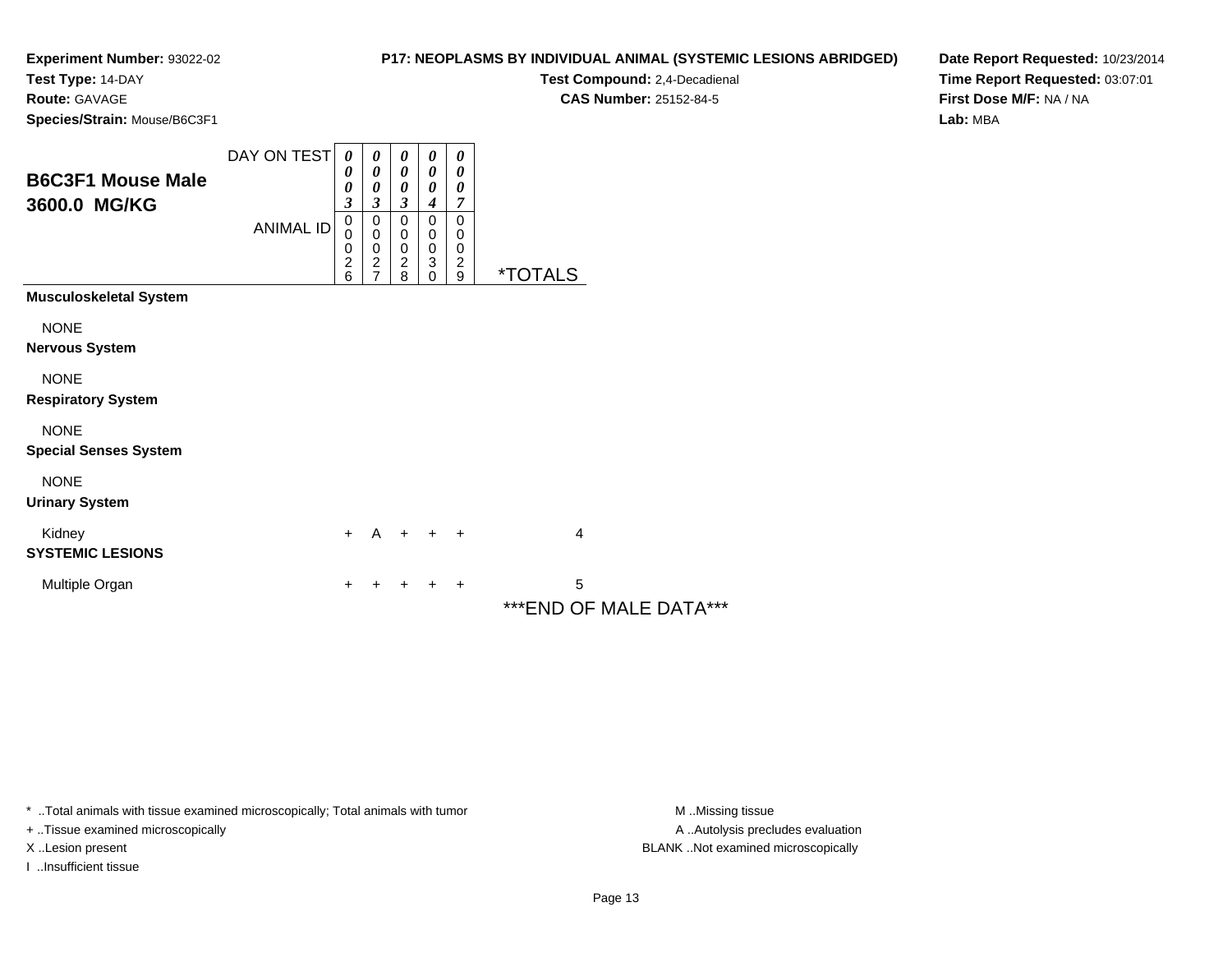**Test Type:** 14-DAY

**Route:** GAVAGE

**Species/Strain:** Mouse/B6C3F1

**Test Compound:** 2,4-Decadienal **CAS Number:** 25152-84-5

**Date Report Requested:** 10/23/2014**Time Report Requested:** 03:07:01**First Dose M/F:** NA / NA**Lab:** MBA

| DAY ON TEST<br><b>B6C3F1 Mouse Female</b><br>0.0<br><b>MG/KG</b>               | $\boldsymbol{\theta}$<br>0<br>1<br>$\overline{7}$ |   | 0<br>0<br>1<br>$\overline{7}$                                    | 0<br>0<br>1<br>$\overline{7}$                                    | 0<br>0<br>1<br>$\overline{7}$ | 0<br>0<br>1<br>$\boldsymbol{7}$ |                       |
|--------------------------------------------------------------------------------|---------------------------------------------------|---|------------------------------------------------------------------|------------------------------------------------------------------|-------------------------------|---------------------------------|-----------------------|
|                                                                                | 0<br><b>ANIMAL ID</b><br>0<br>0<br>3              | 1 | $\mathbf 0$<br>$\mathbf 0$<br>$\mathbf 0$<br>3<br>$\mathfrak{p}$ | $\mathbf 0$<br>$\mathbf 0$<br>$\mathbf 0$<br>3<br>$\overline{3}$ | 0<br>0<br>0<br>3<br>4         | $\mathsf 0$<br>0<br>0<br>3<br>5 | <i><b>*TOTALS</b></i> |
| <b>Alimentary System</b>                                                       |                                                   |   |                                                                  |                                                                  |                               |                                 |                       |
| Liver<br>Stomach, Forestomach<br><b>Cardiovascular System</b>                  | $+$                                               | + | +<br>$\ddot{}$                                                   | $+$<br>$+$                                                       | $\ddot{}$<br>$+$              | $\ddot{}$<br>$+$                | 5<br>5                |
| <b>NONE</b><br><b>Endocrine System</b>                                         |                                                   |   |                                                                  |                                                                  |                               |                                 |                       |
| <b>NONE</b><br><b>General Body System</b>                                      |                                                   |   |                                                                  |                                                                  |                               |                                 |                       |
| <b>NONE</b><br><b>Genital System</b>                                           |                                                   |   |                                                                  |                                                                  |                               |                                 |                       |
| <b>NONE</b><br><b>Hematopoietic System</b>                                     |                                                   |   |                                                                  |                                                                  |                               |                                 |                       |
| <b>NONE</b><br><b>Integumentary System</b>                                     |                                                   |   |                                                                  |                                                                  |                               |                                 |                       |
| <b>NONE</b><br><b>Musculoskeletal System</b>                                   |                                                   |   |                                                                  |                                                                  |                               |                                 |                       |
| <b>NONE</b><br><b>Nervous System</b>                                           |                                                   |   |                                                                  |                                                                  |                               |                                 |                       |
| * Total animals with tissue examined microscopically; Total animals with tumor |                                                   |   |                                                                  |                                                                  |                               |                                 |                       |

+ ..Tissue examined microscopically

I ..Insufficient tissue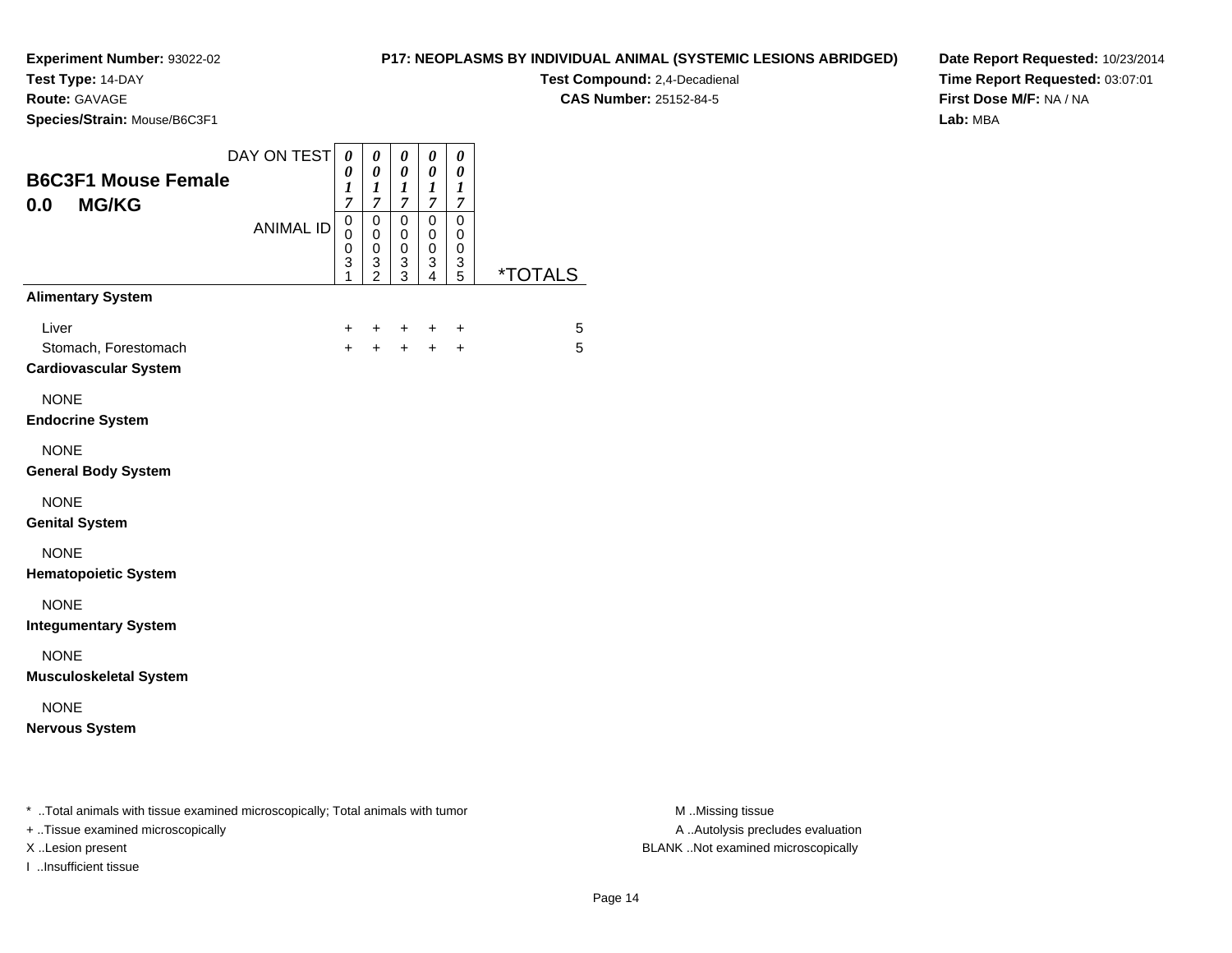**Test Type:** 14-DAY

**Route:** GAVAGE

**Species/Strain:** Mouse/B6C3F1

| P17: NEOPLASMS BY INDIVIDUAL ANIMAL (SYSTEMIC LESIONS ABRIDGED) |  |
|-----------------------------------------------------------------|--|
|-----------------------------------------------------------------|--|

**Test Compound:** 2,4-Decadienal **CAS Number:** 25152-84-5

**Date Report Requested:** 10/23/2014**Time Report Requested:** 03:07:01**First Dose M/F:** NA / NA**Lab:** MBA

| <b>B6C3F1 Mouse Female</b><br><b>MG/KG</b><br>0.0                                       | DAY ON TEST<br><b>ANIMAL ID</b> | 0<br>0<br>$\boldsymbol{l}$<br>$\overline{7}$<br>0<br>$\mathbf 0$<br>$\frac{0}{3}$<br>1 | 0<br>0<br>1<br>$\overline{7}$<br>0<br>0<br>$\mathbf 0$<br>3<br>$\mathfrak{p}$ | 0<br>0<br>$\boldsymbol{l}$<br>$\overline{7}$<br>$\Omega$<br>0<br>0<br>3<br>3 | 0<br>0<br>1<br>7<br>$\Omega$<br>0<br>0<br>3<br>4 | 0<br>0<br>1<br>$\overline{7}$<br>0<br>0<br>0<br>3<br>5 | <i><b>*TOTALS</b></i> |
|-----------------------------------------------------------------------------------------|---------------------------------|----------------------------------------------------------------------------------------|-------------------------------------------------------------------------------|------------------------------------------------------------------------------|--------------------------------------------------|--------------------------------------------------------|-----------------------|
| <b>NONE</b><br><b>Respiratory System</b><br><b>NONE</b><br><b>Special Senses System</b> |                                 |                                                                                        |                                                                               |                                                                              |                                                  |                                                        |                       |
| <b>NONE</b><br><b>Urinary System</b>                                                    |                                 |                                                                                        |                                                                               |                                                                              |                                                  |                                                        |                       |
| Kidney<br><b>SYSTEMIC LESIONS</b>                                                       |                                 | $\ddot{}$                                                                              | +                                                                             |                                                                              | $\ddot{}$                                        | $\ddot{}$                                              | 5                     |
| Multiple Organ                                                                          |                                 | ٠                                                                                      |                                                                               |                                                                              |                                                  | ÷                                                      | 5                     |

\* ..Total animals with tissue examined microscopically; Total animals with tumor **M** ..Missing tissue M ..Missing tissue

+ ..Tissue examined microscopically

I ..Insufficient tissue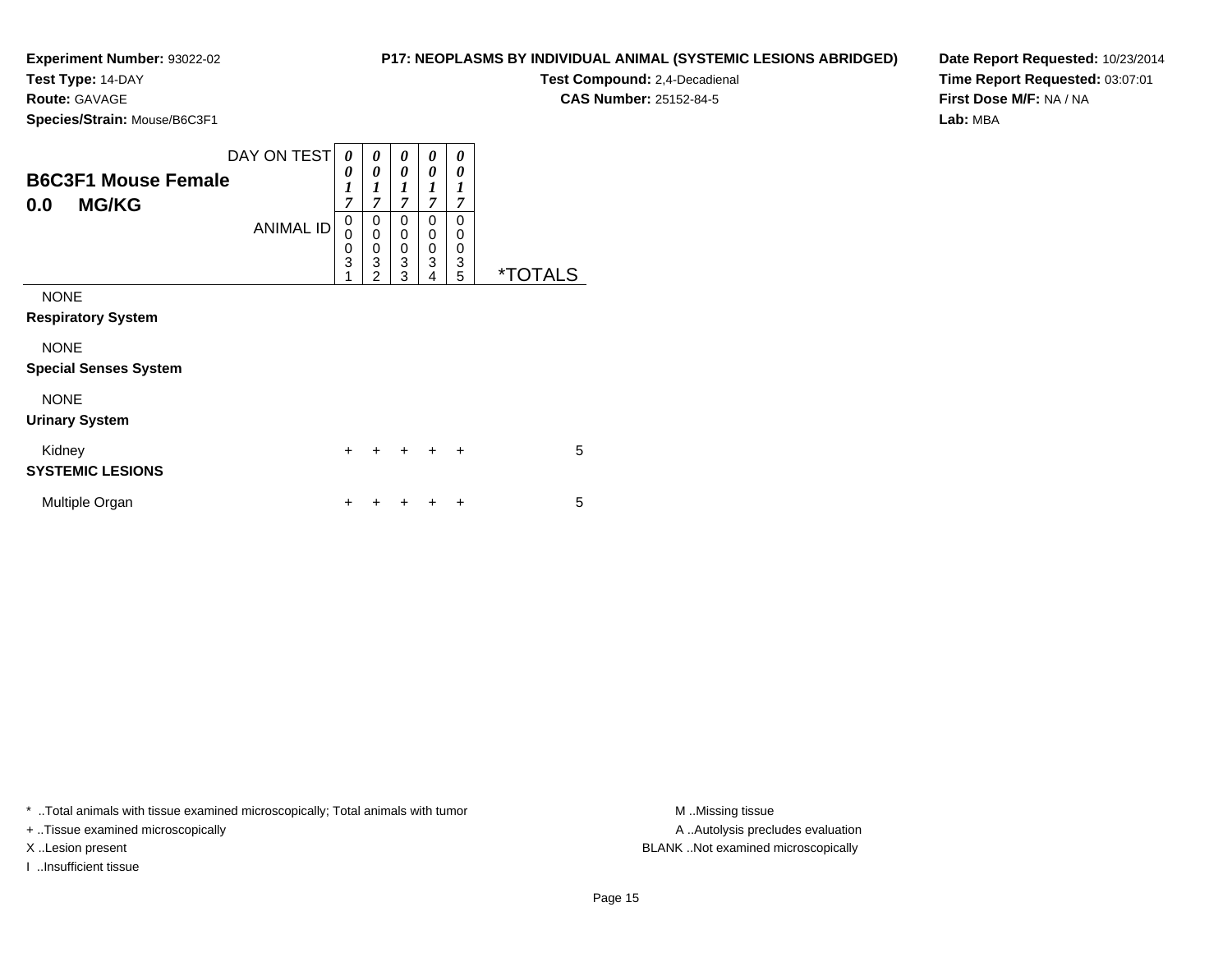| Experiment Number: 93022-02<br>Test Type: 14-DAY<br>Route: GAVAGE<br>Species/Strain: Mouse/B6C3F1                    |                  |                       | Test Compound: 2,4-Decadienal<br><b>CAS Number: 25152-84-5</b> | P17: NEOPLASMS BY INDIVIDUAL ANIMAL (SYSTEMIC LESIONS ABRIDGED) | Lab: MBA | Date Report Requested: 10/23/2014<br>Time Report Requested: 03:07:01<br>First Dose M/F: NA / NA |
|----------------------------------------------------------------------------------------------------------------------|------------------|-----------------------|----------------------------------------------------------------|-----------------------------------------------------------------|----------|-------------------------------------------------------------------------------------------------|
| <b>B6C3F1 Mouse Female</b>                                                                                           | DAY ON TEST      |                       |                                                                |                                                                 |          |                                                                                                 |
| 45.0 KG/KG                                                                                                           |                  |                       |                                                                |                                                                 |          |                                                                                                 |
|                                                                                                                      | <b>ANIMAL ID</b> |                       |                                                                |                                                                 |          |                                                                                                 |
|                                                                                                                      |                  | <i><b>*TOTALS</b></i> |                                                                |                                                                 |          |                                                                                                 |
| <b>Alimentary System</b>                                                                                             |                  |                       |                                                                |                                                                 |          |                                                                                                 |
| <b>NONE</b><br><b>Cardiovascular System</b>                                                                          |                  |                       |                                                                |                                                                 |          |                                                                                                 |
| <b>NONE</b><br><b>Endocrine System</b>                                                                               |                  |                       |                                                                |                                                                 |          |                                                                                                 |
| <b>NONE</b><br><b>General Body System</b>                                                                            |                  |                       |                                                                |                                                                 |          |                                                                                                 |
| <b>NONE</b><br><b>Genital System</b>                                                                                 |                  |                       |                                                                |                                                                 |          |                                                                                                 |
| <b>NONE</b><br><b>Hematopoietic System</b>                                                                           |                  |                       |                                                                |                                                                 |          |                                                                                                 |
| <b>NONE</b><br><b>Integumentary System</b>                                                                           |                  |                       |                                                                |                                                                 |          |                                                                                                 |
| <b>NONE</b><br><b>Musculoskeletal System</b>                                                                         |                  |                       |                                                                |                                                                 |          |                                                                                                 |
| <b>NONE</b><br><b>Nervous System</b>                                                                                 |                  |                       |                                                                |                                                                 |          |                                                                                                 |
| <b>NONE</b>                                                                                                          |                  |                       |                                                                |                                                                 |          |                                                                                                 |
|                                                                                                                      |                  |                       |                                                                |                                                                 |          |                                                                                                 |
| *  Total animals with tissue examined microscopically; Total animals with tumor<br>+ Tissue examined microscopically |                  |                       |                                                                | M Missing tissue<br>A  Autolysis precludes evaluation           |          |                                                                                                 |

X ..Lesion present BLANK ..Not examined microscopically

I ..Insufficient tissue

Page 16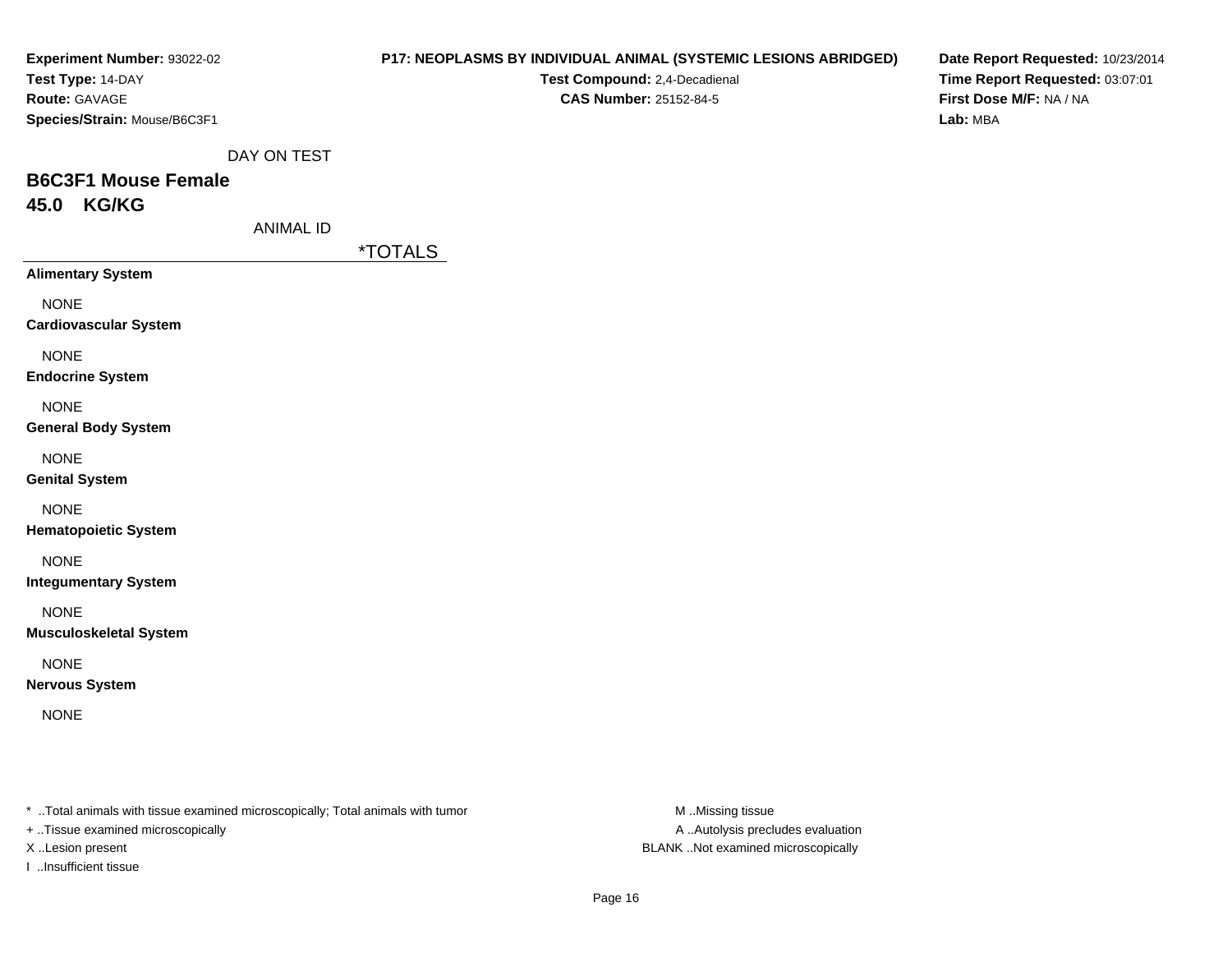| Experiment Number: 93022-02<br>Test Type: 14-DAY<br>Route: GAVAGE |                  | P17: NEOPLASMS BY INDIVIDUAL ANIMAL (SYSTEMIC LESIONS ABRIDGED)<br>Test Compound: 2,4-Decadienal<br><b>CAS Number: 25152-84-5</b> | Date Report Requested: 10/23/2014<br>Time Report Requested: 03:07:01<br>First Dose M/F: NA / NA |
|-------------------------------------------------------------------|------------------|-----------------------------------------------------------------------------------------------------------------------------------|-------------------------------------------------------------------------------------------------|
| Species/Strain: Mouse/B6C3F1                                      |                  |                                                                                                                                   | Lab: MBA                                                                                        |
|                                                                   | DAY ON TEST      |                                                                                                                                   |                                                                                                 |
| <b>B6C3F1 Mouse Female</b>                                        |                  |                                                                                                                                   |                                                                                                 |
| 45.0 KG/KG                                                        |                  |                                                                                                                                   |                                                                                                 |
|                                                                   | <b>ANIMAL ID</b> |                                                                                                                                   |                                                                                                 |
|                                                                   |                  | <i><b>*TOTALS</b></i>                                                                                                             |                                                                                                 |
| <b>Respiratory System</b>                                         |                  |                                                                                                                                   |                                                                                                 |
| <b>NONE</b>                                                       |                  |                                                                                                                                   |                                                                                                 |
| <b>Special Senses System</b>                                      |                  |                                                                                                                                   |                                                                                                 |
| <b>NONE</b>                                                       |                  |                                                                                                                                   |                                                                                                 |
| <b>Urinary System</b>                                             |                  |                                                                                                                                   |                                                                                                 |
| <b>NONE</b>                                                       |                  |                                                                                                                                   |                                                                                                 |
| <b>SYSTEMIC LESIONS</b>                                           |                  |                                                                                                                                   |                                                                                                 |
| Multiple Organ                                                    |                  | 0                                                                                                                                 |                                                                                                 |
|                                                                   |                  |                                                                                                                                   |                                                                                                 |
|                                                                   |                  |                                                                                                                                   |                                                                                                 |

\* ..Total animals with tissue examined microscopically; Total animals with tumor M..Missing tissue M ..Missing tissue

+ ..Tissue examined microscopically

I ..Insufficient tissue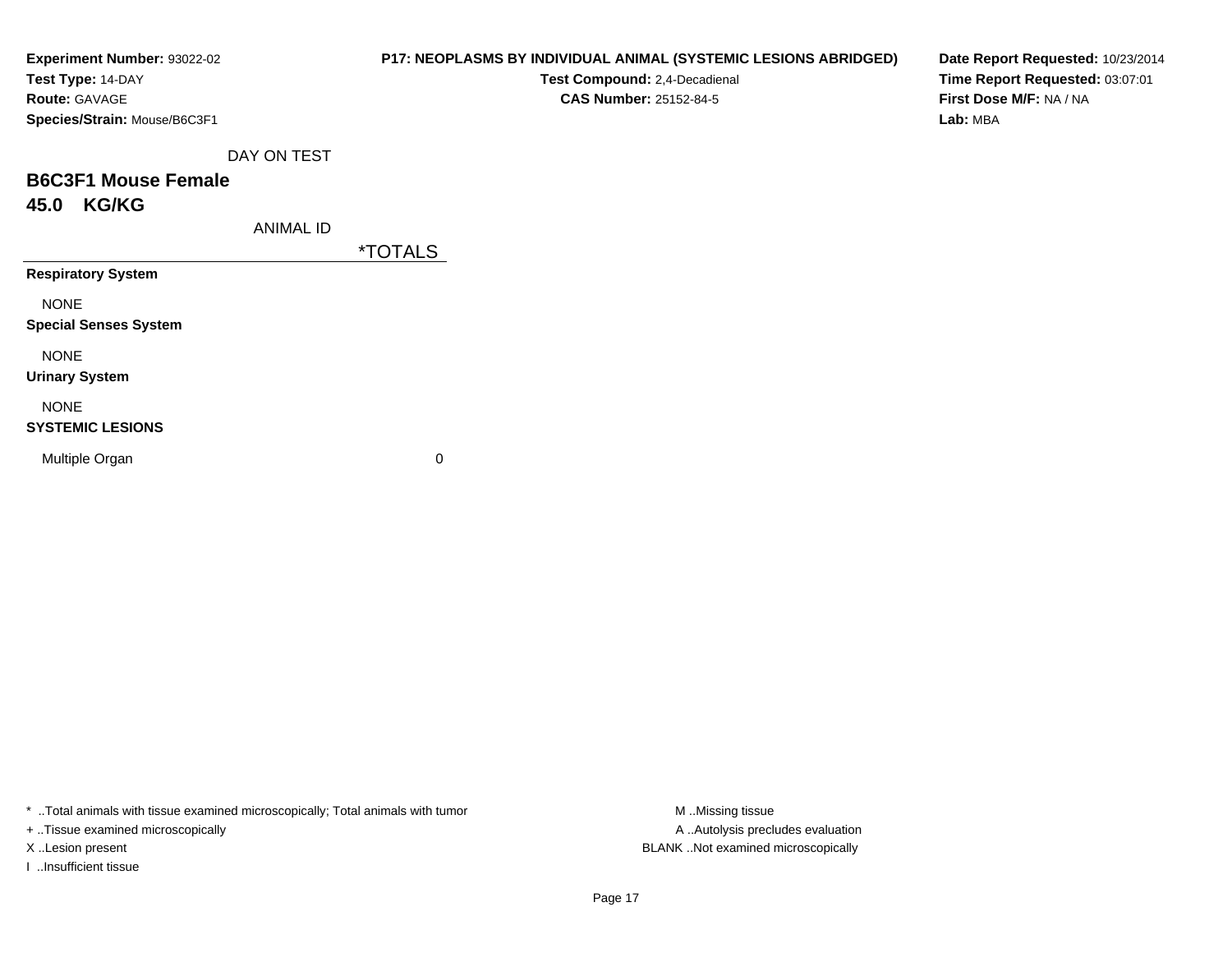| Experiment Number: 93022-02<br>Test Type: 14-DAY<br>Route: GAVAGE<br>Species/Strain: Mouse/B6C3F1                   |                  |                       | Test Compound: 2,4-Decadienal<br>CAS Number: 25152-84-5 | P17: NEOPLASMS BY INDIVIDUAL ANIMAL (SYSTEMIC LESIONS ABRIDGED) | Date Report Requested: 10/23/2014<br>Time Report Requested: 03:07:01<br>First Dose M/F: NA / NA<br>Lab: MBA |
|---------------------------------------------------------------------------------------------------------------------|------------------|-----------------------|---------------------------------------------------------|-----------------------------------------------------------------|-------------------------------------------------------------------------------------------------------------|
|                                                                                                                     | DAY ON TEST      |                       |                                                         |                                                                 |                                                                                                             |
| <b>B6C3F1 Mouse Female</b>                                                                                          |                  |                       |                                                         |                                                                 |                                                                                                             |
| 133.0 MG/KG                                                                                                         |                  |                       |                                                         |                                                                 |                                                                                                             |
|                                                                                                                     | <b>ANIMAL ID</b> |                       |                                                         |                                                                 |                                                                                                             |
| <b>Alimentary System</b>                                                                                            |                  | <i><b>*TOTALS</b></i> |                                                         |                                                                 |                                                                                                             |
|                                                                                                                     |                  |                       |                                                         |                                                                 |                                                                                                             |
| <b>NONE</b><br><b>Cardiovascular System</b>                                                                         |                  |                       |                                                         |                                                                 |                                                                                                             |
| <b>NONE</b><br><b>Endocrine System</b>                                                                              |                  |                       |                                                         |                                                                 |                                                                                                             |
| <b>NONE</b><br><b>General Body System</b>                                                                           |                  |                       |                                                         |                                                                 |                                                                                                             |
| <b>NONE</b><br><b>Genital System</b>                                                                                |                  |                       |                                                         |                                                                 |                                                                                                             |
| <b>NONE</b><br><b>Hematopoietic System</b>                                                                          |                  |                       |                                                         |                                                                 |                                                                                                             |
| <b>NONE</b><br><b>Integumentary System</b>                                                                          |                  |                       |                                                         |                                                                 |                                                                                                             |
| <b>NONE</b><br><b>Musculoskeletal System</b>                                                                        |                  |                       |                                                         |                                                                 |                                                                                                             |
| <b>NONE</b><br><b>Nervous System</b>                                                                                |                  |                       |                                                         |                                                                 |                                                                                                             |
| <b>NONE</b>                                                                                                         |                  |                       |                                                         |                                                                 |                                                                                                             |
|                                                                                                                     |                  |                       |                                                         |                                                                 |                                                                                                             |
| * Total animals with tissue examined microscopically; Total animals with tumor<br>+ Tissue examined microscopically |                  |                       |                                                         | M Missing tissue<br>A Autolysis precludes evaluation            |                                                                                                             |

X ..Lesion present BLANK ..Not examined microscopically

I ..Insufficient tissue

Page 18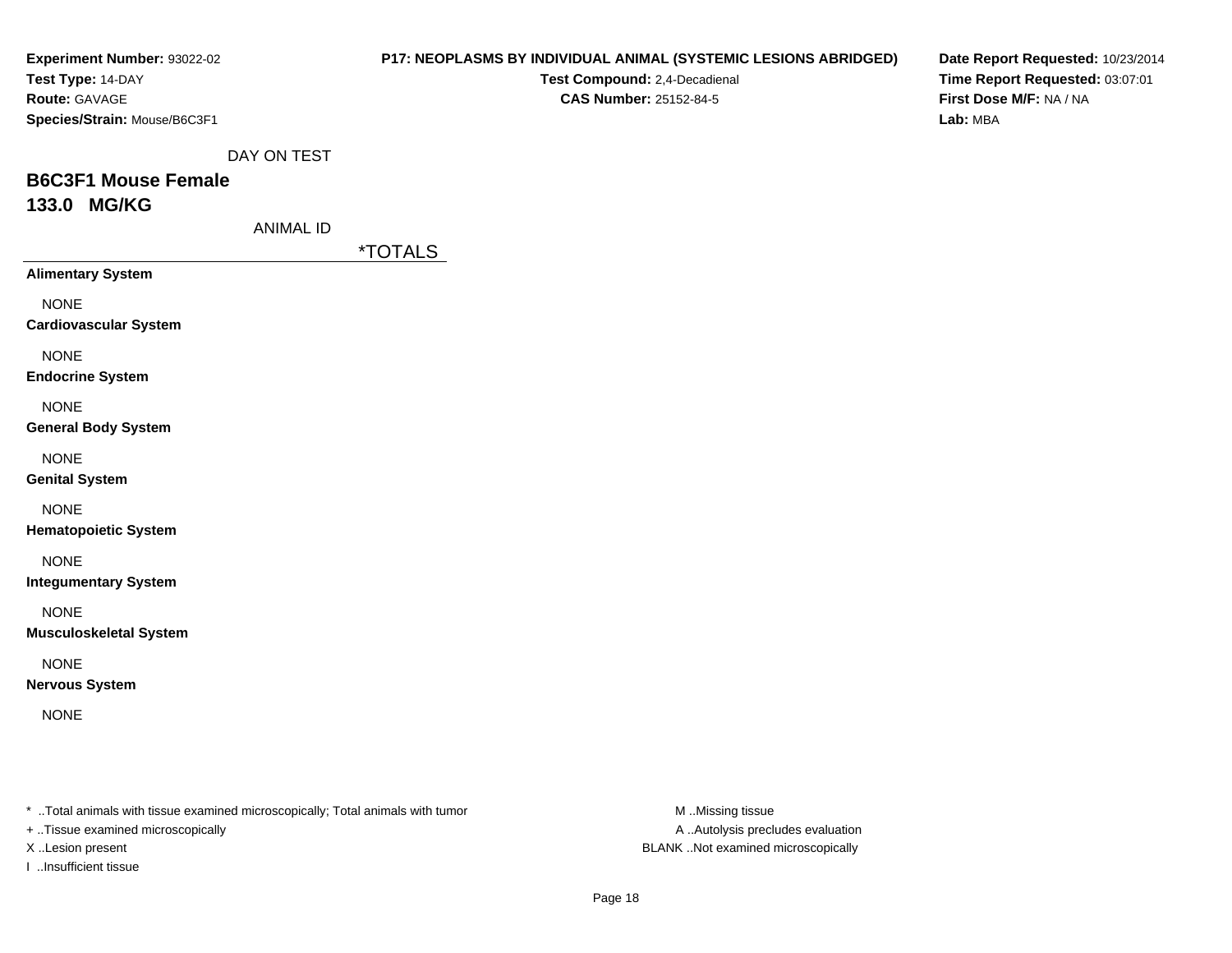| Experiment Number: 93022-02<br>Test Type: 14-DAY<br>Route: GAVAGE |                  | P17: NEOPLASMS BY INDIVIDUAL ANIMAL (SYSTEMIC LESIONS ABRIDGED)<br>Test Compound: 2,4-Decadienal<br><b>CAS Number: 25152-84-5</b> | Date Report Requested: 10/23/2014<br>Time Report Requested: 03:07:01<br>First Dose M/F: NA / NA |
|-------------------------------------------------------------------|------------------|-----------------------------------------------------------------------------------------------------------------------------------|-------------------------------------------------------------------------------------------------|
| Species/Strain: Mouse/B6C3F1                                      |                  |                                                                                                                                   | Lab: MBA                                                                                        |
|                                                                   | DAY ON TEST      |                                                                                                                                   |                                                                                                 |
| <b>B6C3F1 Mouse Female</b>                                        |                  |                                                                                                                                   |                                                                                                 |
| 133.0 MG/KG                                                       |                  |                                                                                                                                   |                                                                                                 |
|                                                                   | <b>ANIMAL ID</b> |                                                                                                                                   |                                                                                                 |
|                                                                   |                  | *TOTALS                                                                                                                           |                                                                                                 |
| <b>Respiratory System</b>                                         |                  |                                                                                                                                   |                                                                                                 |
| <b>NONE</b>                                                       |                  |                                                                                                                                   |                                                                                                 |
| <b>Special Senses System</b>                                      |                  |                                                                                                                                   |                                                                                                 |
| <b>NONE</b>                                                       |                  |                                                                                                                                   |                                                                                                 |
| <b>Urinary System</b>                                             |                  |                                                                                                                                   |                                                                                                 |
| <b>NONE</b>                                                       |                  |                                                                                                                                   |                                                                                                 |
| <b>SYSTEMIC LESIONS</b>                                           |                  |                                                                                                                                   |                                                                                                 |
| Multiple Organ                                                    |                  | 0                                                                                                                                 |                                                                                                 |
|                                                                   |                  |                                                                                                                                   |                                                                                                 |
|                                                                   |                  |                                                                                                                                   |                                                                                                 |

\* ..Total animals with tissue examined microscopically; Total animals with tumor M..Missing tissue M ..Missing tissue

+ ..Tissue examined microscopically

I ..Insufficient tissue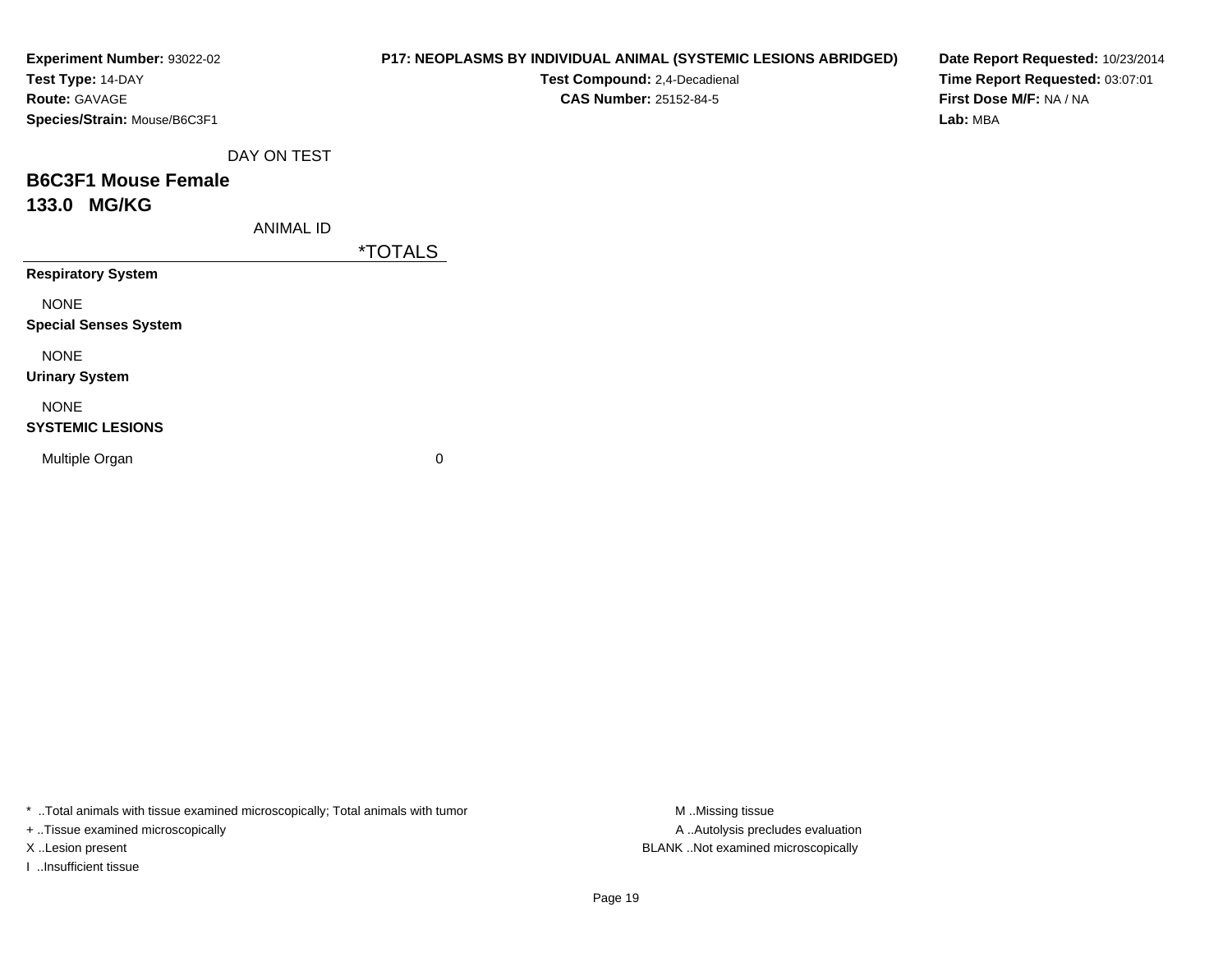**Test Type:** 14-DAY

**Route:** GAVAGE

**Species/Strain:** Mouse/B6C3F1

**Test Compound:** 2,4-Decadienal **CAS Number:** 25152-84-5

**Date Report Requested:** 10/23/2014**Time Report Requested:** 03:07:01**First Dose M/F:** NA / NA**Lab:** MBA

| <b>B6C3F1 Mouse Female</b><br>400.0 MG/KG<br><b>Alimentary System</b> | DAY ON TEST<br><b>ANIMAL ID</b> | 0<br>0<br>1<br>$\overline{7}$<br>0<br>$\Omega$<br>0<br>4<br>6 | 0<br>0<br>1<br>7<br>0<br>$\mathbf 0$<br>0<br>4<br>7 | 0<br>0<br>1<br>$\overline{7}$<br>$\mathbf 0$<br>$\Omega$<br>$\mathbf 0$<br>4<br>8 | 0<br>0<br>1<br>$\overline{7}$<br>$\mathbf 0$<br>0<br>0<br>4<br>9 | 0<br>0<br>1<br>$\overline{7}$<br>$\mathbf 0$<br>$\mathbf 0$<br>0<br>5<br>$\mathbf 0$ | <i><b>*TOTALS</b></i> |
|-----------------------------------------------------------------------|---------------------------------|---------------------------------------------------------------|-----------------------------------------------------|-----------------------------------------------------------------------------------|------------------------------------------------------------------|--------------------------------------------------------------------------------------|-----------------------|
| Stomach, Forestomach<br><b>Cardiovascular System</b>                  |                                 | +                                                             |                                                     | +                                                                                 | ÷                                                                | $\div$                                                                               | 5                     |
| <b>NONE</b><br><b>Endocrine System</b>                                |                                 |                                                               |                                                     |                                                                                   |                                                                  |                                                                                      |                       |
| <b>NONE</b><br><b>General Body System</b>                             |                                 |                                                               |                                                     |                                                                                   |                                                                  |                                                                                      |                       |
| <b>NONE</b><br><b>Genital System</b>                                  |                                 |                                                               |                                                     |                                                                                   |                                                                  |                                                                                      |                       |
| <b>NONE</b><br><b>Hematopoietic System</b>                            |                                 |                                                               |                                                     |                                                                                   |                                                                  |                                                                                      |                       |
| <b>NONE</b><br><b>Integumentary System</b>                            |                                 |                                                               |                                                     |                                                                                   |                                                                  |                                                                                      |                       |
| <b>NONE</b><br><b>Musculoskeletal System</b>                          |                                 |                                                               |                                                     |                                                                                   |                                                                  |                                                                                      |                       |
| <b>NONE</b><br><b>Nervous System</b>                                  |                                 |                                                               |                                                     |                                                                                   |                                                                  |                                                                                      |                       |
| <b>NONE</b>                                                           |                                 |                                                               |                                                     |                                                                                   |                                                                  |                                                                                      |                       |

\* ..Total animals with tissue examined microscopically; Total animals with tumor **M** . Missing tissue M ..Missing tissue

+ ..Tissue examined microscopically

I ..Insufficient tissue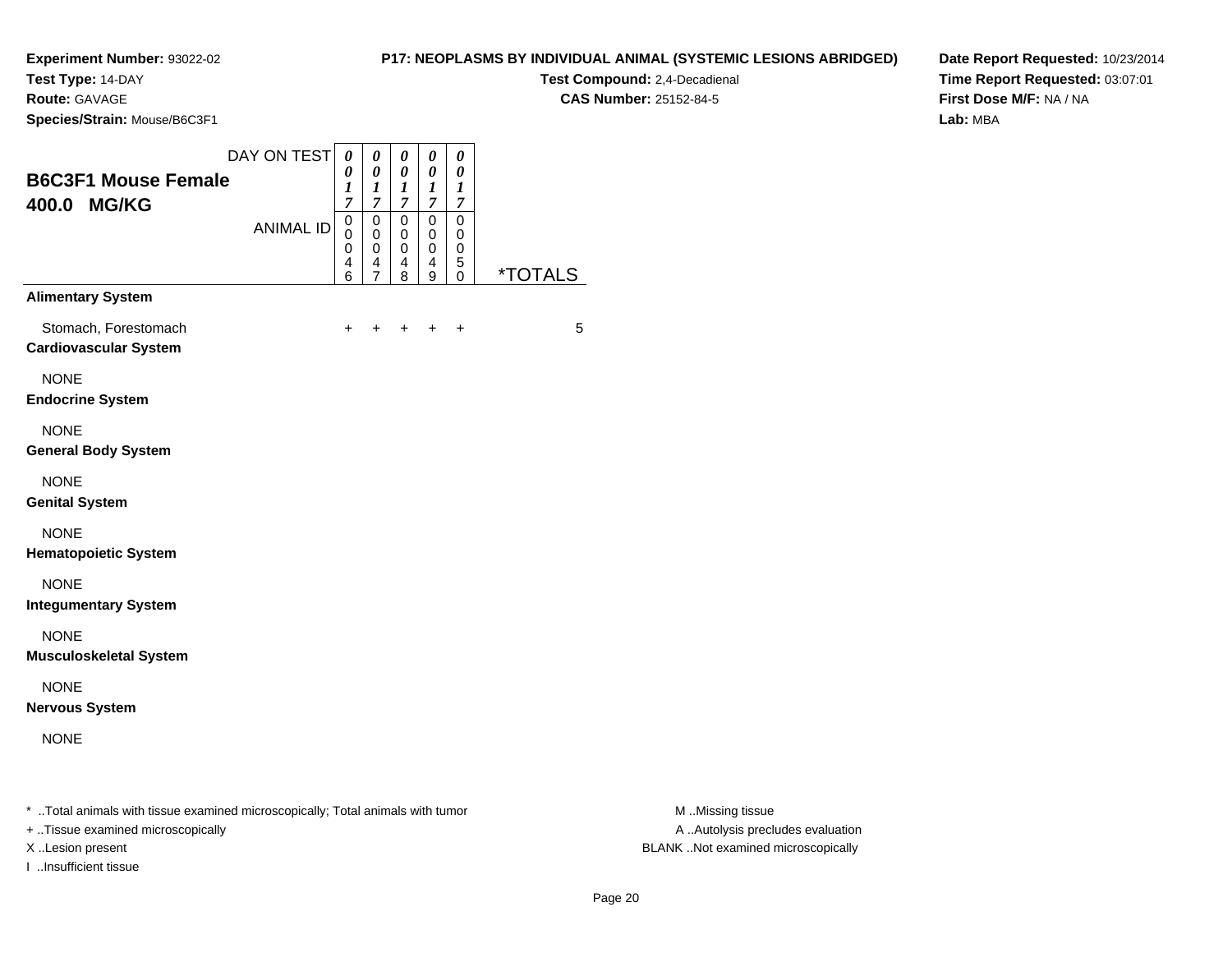**Test Type:** 14-DAY

**Route:** GAVAGE

**Species/Strain:** Mouse/B6C3F1

**Test Compound:** 2,4-Decadienal **CAS Number:** 25152-84-5

**Date Report Requested:** 10/23/2014**Time Report Requested:** 03:07:01**First Dose M/F:** NA / NA**Lab:** MBA

| <b>B6C3F1 Mouse Female</b><br>400.0<br><b>MG/KG</b> | DAY ON TEST<br><b>ANIMAL ID</b> | 0<br>0<br>1<br>7<br>0<br>0<br>0<br>4<br>6 | 0<br>0<br>1<br>7<br>0<br>$\mathbf 0$<br>0<br>4<br>7 | 0<br>0<br>1<br>7<br>$\mathbf 0$<br>$\mathbf 0$<br>$\mathbf 0$<br>4<br>8 | 0<br>0<br>1<br>7<br>0<br>0<br>0<br>4<br>9 | 0<br>0<br>1<br>7<br>$\Omega$<br>0<br>0<br>5<br>$\Omega$ | <i><b>*TOTALS</b></i> |
|-----------------------------------------------------|---------------------------------|-------------------------------------------|-----------------------------------------------------|-------------------------------------------------------------------------|-------------------------------------------|---------------------------------------------------------|-----------------------|
| <b>Respiratory System</b>                           |                                 |                                           |                                                     |                                                                         |                                           |                                                         |                       |
| <b>NONE</b><br><b>Special Senses System</b>         |                                 |                                           |                                                     |                                                                         |                                           |                                                         |                       |
| <b>NONE</b><br><b>Urinary System</b>                |                                 |                                           |                                                     |                                                                         |                                           |                                                         |                       |
| <b>NONE</b><br><b>SYSTEMIC LESIONS</b>              |                                 |                                           |                                                     |                                                                         |                                           |                                                         |                       |
| Multiple Organ                                      |                                 | +                                         |                                                     | ٠                                                                       |                                           | ÷                                                       | 5                     |

\* ..Total animals with tissue examined microscopically; Total animals with tumor **M** . Missing tissue M ..Missing tissue

+ ..Tissue examined microscopically

I ..Insufficient tissue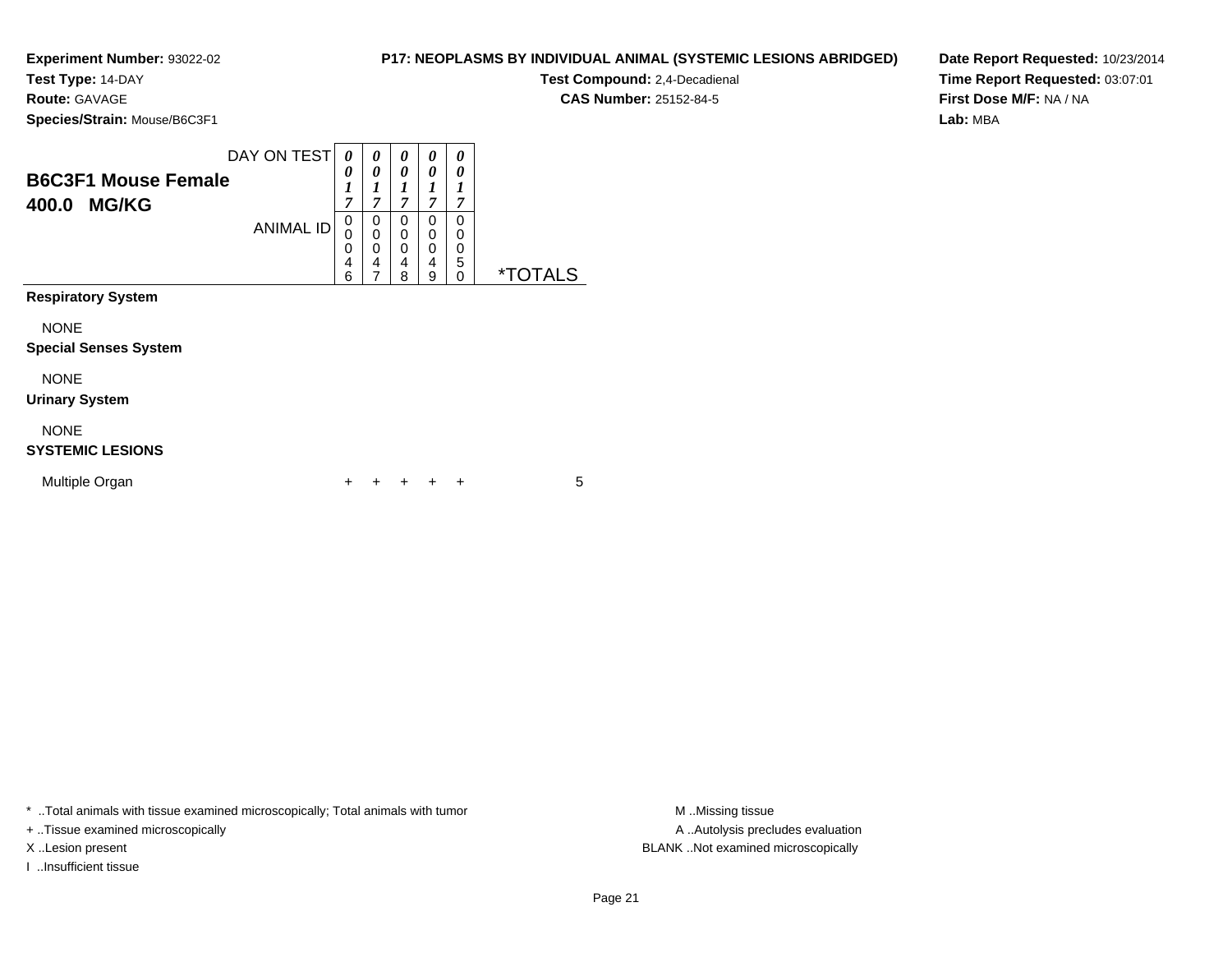**Test Type:** 14-DAY

**Route:** GAVAGE

**Species/Strain:** Mouse/B6C3F1

## **P17: NEOPLASMS BY INDIVIDUAL ANIMAL (SYSTEMIC LESIONS ABRIDGED)**

**Test Compound:** 2,4-Decadienal **CAS Number:** 25152-84-5

**Date Report Requested:** 10/23/2014**Time Report Requested:** 03:07:01**First Dose M/F:** NA / NA**Lab:** MBA

| <b>B6C3F1 Mouse Female</b><br>1200.0 MG/KG           | DAY ON TEST<br><b>ANIMAL ID</b> | $\pmb{\theta}$<br>0<br>1<br>6<br>$\mathsf 0$<br>0<br>0<br>5<br>4 | $\pmb{\theta}$<br>0<br>$\boldsymbol{l}$<br>$\overline{7}$<br>$\mathbf 0$<br>0<br>0<br>5<br>1 | $\boldsymbol{\theta}$<br>0<br>1<br>$\overline{7}$<br>$\pmb{0}$<br>0<br>$\mathbf 0$<br>5<br>$\overline{2}$ | 0<br>0<br>1<br>$\overline{7}$<br>0<br>0<br>$\,0\,$<br>5<br>$\overline{3}$ | 0<br>$\boldsymbol{\theta}$<br>1<br>$\overline{7}$<br>$\mathbf 0$<br>0<br>0<br>5<br>5 | <i><b>*TOTALS</b></i> |
|------------------------------------------------------|---------------------------------|------------------------------------------------------------------|----------------------------------------------------------------------------------------------|-----------------------------------------------------------------------------------------------------------|---------------------------------------------------------------------------|--------------------------------------------------------------------------------------|-----------------------|
| <b>Alimentary System</b>                             |                                 |                                                                  |                                                                                              |                                                                                                           |                                                                           |                                                                                      |                       |
| Liver<br>Pancreas                                    |                                 | +                                                                | +                                                                                            | +                                                                                                         | +                                                                         | +                                                                                    | 5<br>1                |
| Stomach, Forestomach<br><b>Cardiovascular System</b> |                                 | $\ddot{}$<br>$\ddot{}$                                           | $\ddot{}$                                                                                    |                                                                                                           | ÷                                                                         | $\ddot{}$                                                                            | 5                     |
| <b>NONE</b><br><b>Endocrine System</b>               |                                 |                                                                  |                                                                                              |                                                                                                           |                                                                           |                                                                                      |                       |
| <b>NONE</b><br><b>General Body System</b>            |                                 |                                                                  |                                                                                              |                                                                                                           |                                                                           |                                                                                      |                       |
| <b>NONE</b><br><b>Genital System</b>                 |                                 |                                                                  |                                                                                              |                                                                                                           |                                                                           |                                                                                      |                       |
| <b>NONE</b><br><b>Hematopoietic System</b>           |                                 |                                                                  |                                                                                              |                                                                                                           |                                                                           |                                                                                      |                       |
| Spleen<br><b>Integumentary System</b>                |                                 | $\ddot{}$                                                        |                                                                                              | $\ddot{}$                                                                                                 |                                                                           |                                                                                      | $\overline{2}$        |
| <b>NONE</b><br><b>Musculoskeletal System</b>         |                                 |                                                                  |                                                                                              |                                                                                                           |                                                                           |                                                                                      |                       |
| <b>NONE</b>                                          |                                 |                                                                  |                                                                                              |                                                                                                           |                                                                           |                                                                                      |                       |
|                                                      |                                 |                                                                  |                                                                                              |                                                                                                           |                                                                           |                                                                                      |                       |

\* ..Total animals with tissue examined microscopically; Total animals with tumor **M** . Missing tissue M ..Missing tissue

+ ..Tissue examined microscopically

I ..Insufficient tissue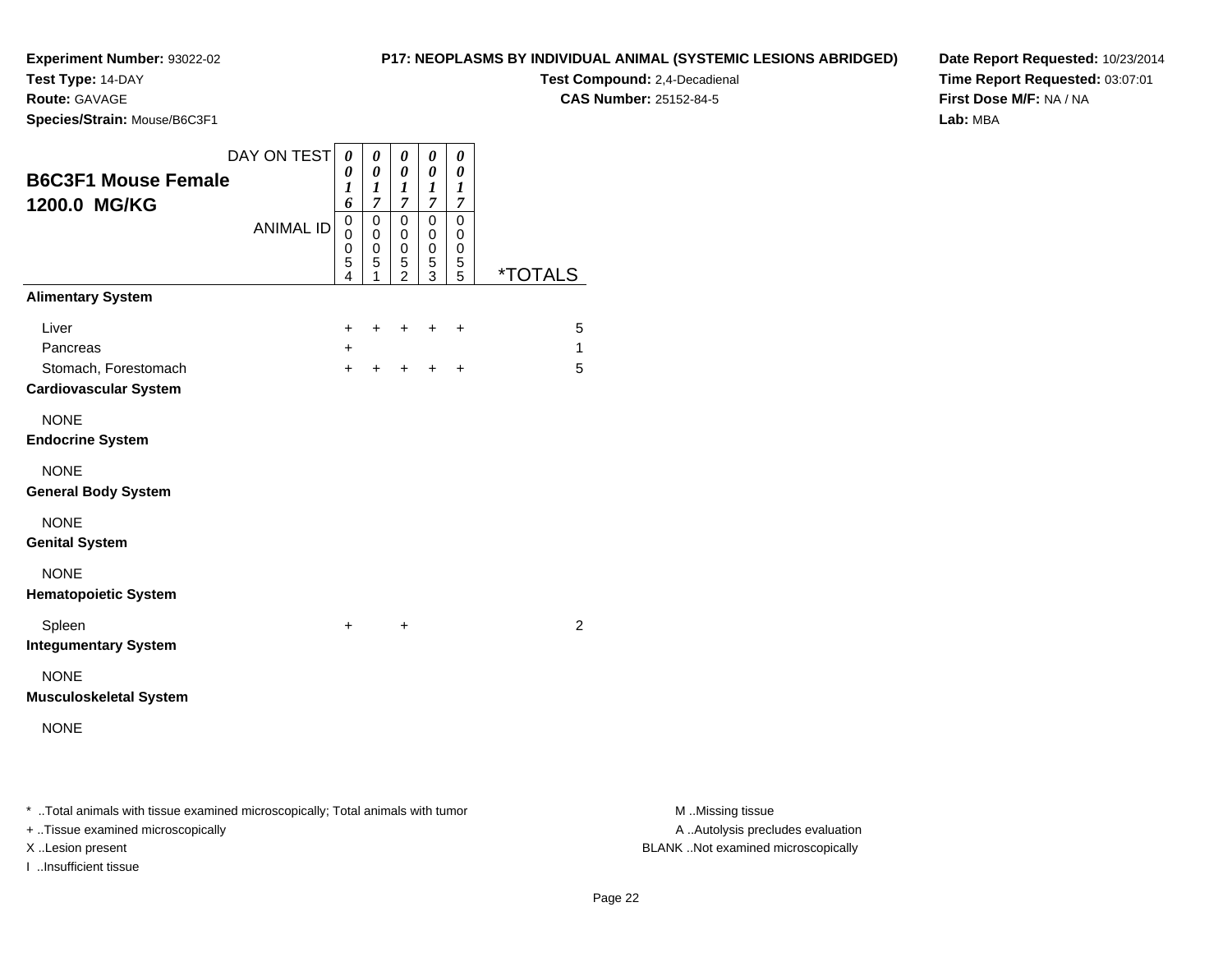**Test Type:** 14-DAY

**Route:** GAVAGE

**Species/Strain:** Mouse/B6C3F1

| <b>P17: NEOPLASMS BY INDIVIDUAL ANIMAL (SYSTEMIC LESIONS ABRIDGED)</b> |  |
|------------------------------------------------------------------------|--|
|------------------------------------------------------------------------|--|

**Test Compound:** 2,4-Decadienal **CAS Number:** 25152-84-5

**Date Report Requested:** 10/23/2014**Time Report Requested:** 03:07:01**First Dose M/F:** NA / NA**Lab:** MBA

| DAY ON TEST<br><b>B6C3F1 Mouse Female</b>   |                  | 0<br>0           | 0<br>0                               | 0<br>0                                  | 0<br>0                          | 0<br>0                     |                       |
|---------------------------------------------|------------------|------------------|--------------------------------------|-----------------------------------------|---------------------------------|----------------------------|-----------------------|
| 1200.0 MG/KG                                |                  | 1<br>6<br>0      | 1<br>$\overline{7}$<br>$\mathbf 0$   | 1<br>$\overline{7}$<br>0                | 1<br>$\overline{7}$<br>0        | 1<br>7<br>$\Omega$         |                       |
|                                             | <b>ANIMAL ID</b> | 0<br>0<br>5<br>4 | $\mathbf 0$<br>$\mathbf 0$<br>5<br>1 | 0<br>$\mathbf 0$<br>5<br>$\mathfrak{p}$ | 0<br>$\boldsymbol{0}$<br>5<br>3 | 0<br>$\mathbf 0$<br>5<br>5 | <i><b>*TOTALS</b></i> |
| <b>Nervous System</b>                       |                  |                  |                                      |                                         |                                 |                            |                       |
| <b>NONE</b><br><b>Respiratory System</b>    |                  |                  |                                      |                                         |                                 |                            |                       |
| <b>NONE</b><br><b>Special Senses System</b> |                  |                  |                                      |                                         |                                 |                            |                       |
| <b>NONE</b><br><b>Urinary System</b>        |                  |                  |                                      |                                         |                                 |                            |                       |
| Kidney<br><b>SYSTEMIC LESIONS</b>           |                  | $\ddot{}$        | $\ddot{}$                            | $\div$                                  | $\div$                          | $\ddot{}$                  | 5                     |
| Multiple Organ                              |                  |                  |                                      |                                         |                                 | +                          | 5                     |

\* ..Total animals with tissue examined microscopically; Total animals with tumor **M** ..Missing tissue M ..Missing tissue

+ ..Tissue examined microscopically

I ..Insufficient tissue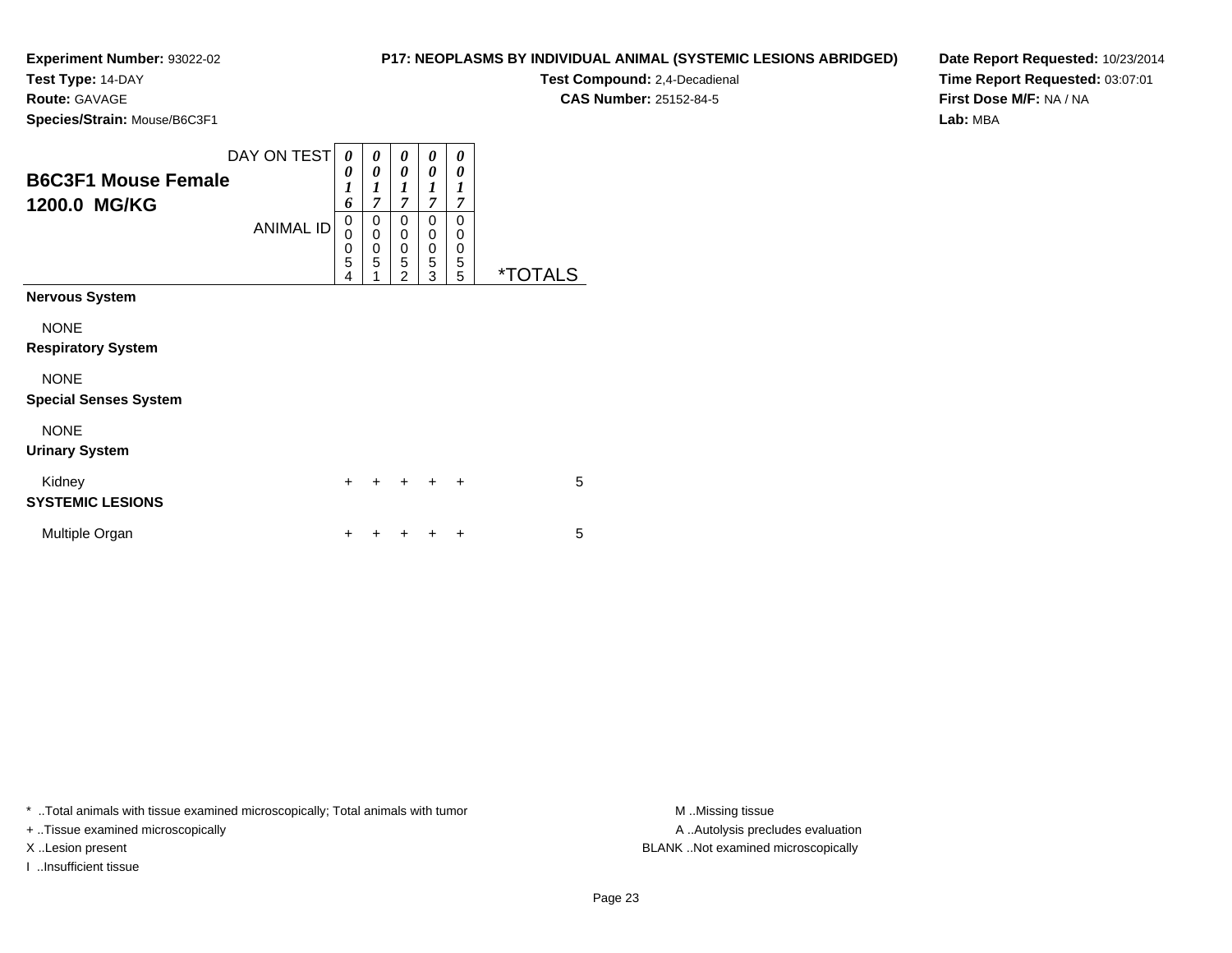**Test Type:** 14-DAY

**Route:** GAVAGE

**Species/Strain:** Mouse/B6C3F1

**Test Compound:** 2,4-Decadienal

**CAS Number:** 25152-84-5

**Date Report Requested:** 10/23/2014**Time Report Requested:** 03:07:01**First Dose M/F:** NA / NA**Lab:** MBA

| <b>B6C3F1 Mouse Female</b><br>3600.0 MG/KG                       | DAY ON TEST      | 0<br>0<br>0<br>$\overline{\mathbf{3}}$ | $\pmb{\theta}$<br>$\boldsymbol{\theta}$<br>$\boldsymbol{\theta}$<br>$\boldsymbol{\beta}$ | 0<br>0<br>0<br>$\overline{\mathbf{3}}$ | 0<br>$\theta$<br>0<br>8         | 0<br>0<br>0<br>9                       |                       |
|------------------------------------------------------------------|------------------|----------------------------------------|------------------------------------------------------------------------------------------|----------------------------------------|---------------------------------|----------------------------------------|-----------------------|
|                                                                  | <b>ANIMAL ID</b> | $\mathbf 0$<br>0<br>0<br>5<br>6        | $\mathbf 0$<br>$\mathbf 0$<br>0<br>5<br>$\overline{7}$                                   | $\mathbf 0$<br>0<br>0<br>6<br>0        | $\mathbf 0$<br>0<br>0<br>5<br>9 | $\Omega$<br>$\mathbf 0$<br>0<br>5<br>8 | <i><b>*TOTALS</b></i> |
| <b>Alimentary System</b>                                         |                  |                                        |                                                                                          |                                        |                                 |                                        |                       |
| Gallbladder<br>Liver                                             |                  | $\ddot{}$                              | $\ddot{}$                                                                                | ÷                                      | ٠                               | +<br>$\ddot{}$                         | 1<br>5                |
| Pancreas<br>Stomach, Forestomach<br><b>Cardiovascular System</b> |                  | +                                      | ÷                                                                                        | +                                      | ٠<br>$\div$                     | $\ddot{}$<br>$\ddot{}$                 | 2<br>5                |
| <b>NONE</b><br><b>Endocrine System</b>                           |                  |                                        |                                                                                          |                                        |                                 |                                        |                       |
| <b>NONE</b><br><b>General Body System</b>                        |                  |                                        |                                                                                          |                                        |                                 |                                        |                       |
| <b>NONE</b><br><b>Genital System</b>                             |                  |                                        |                                                                                          |                                        |                                 |                                        |                       |
| Ovary<br><b>Hematopoietic System</b>                             |                  |                                        |                                                                                          |                                        |                                 | +                                      | 1                     |
| Spleen<br><b>Integumentary System</b>                            |                  |                                        |                                                                                          |                                        | $\ddot{}$                       | М                                      | $\mathbf{1}$          |
| <b>NONE</b><br><b>Musculoskeletal System</b>                     |                  |                                        |                                                                                          |                                        |                                 |                                        |                       |

\* ..Total animals with tissue examined microscopically; Total animals with tumor **M** . Missing tissue M ..Missing tissue

+ ..Tissue examined microscopically

I ..Insufficient tissue